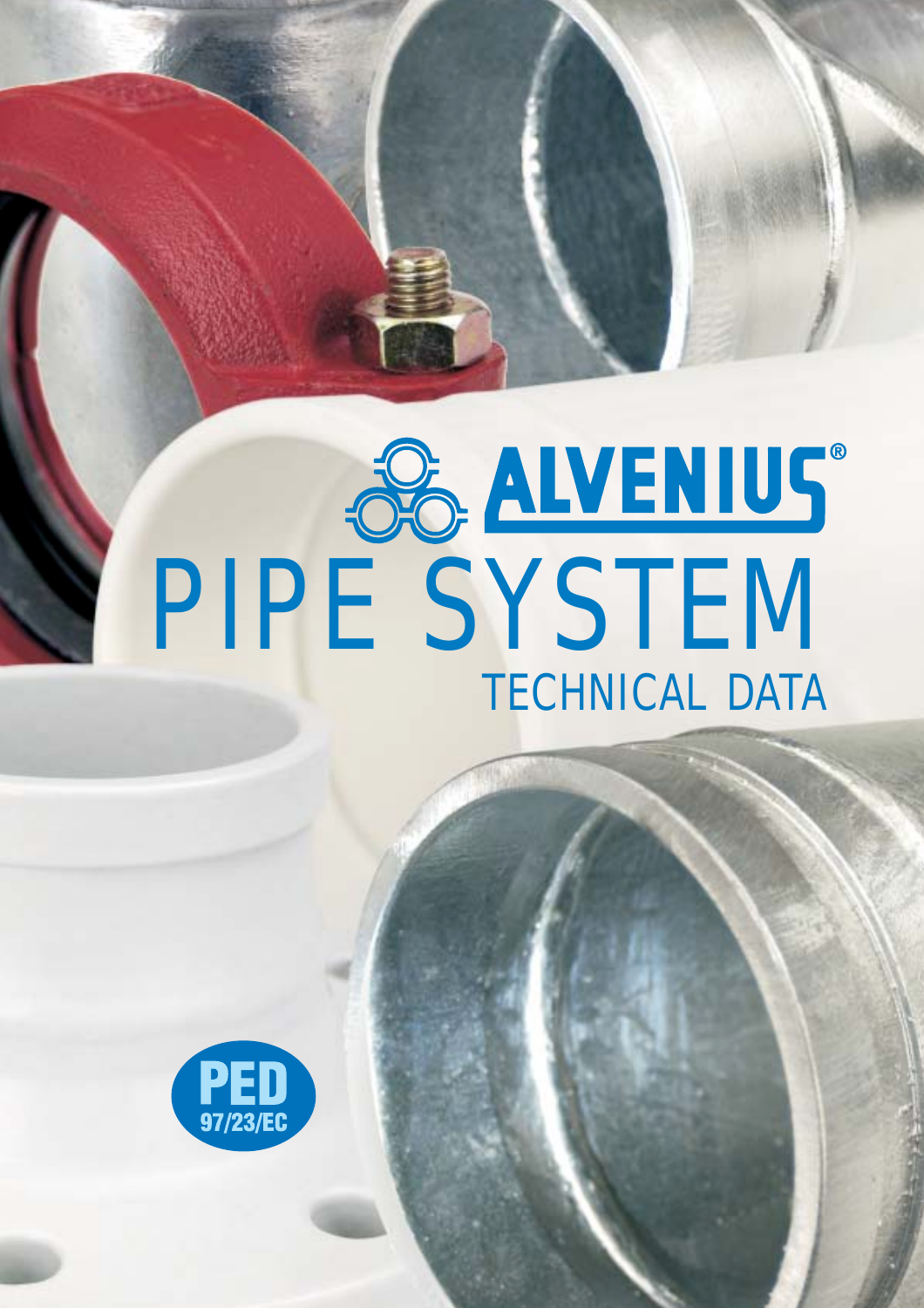### Information



The Alvenius standard product range is approved according to PED 97/23/EC. The PED approval has been integrated with the certified Quality Management System.

ØD Outside diameter

t Wall thickness

L Length

Max working pressure at  $+20^{\circ}$ C

When item number is missing, please contact Alvenius.

Other pipe lengths can be offered on request.

Untreated pipes can be offered on request.

AB Alvenius Industrier maintains a continual policy of product improvement and, therefore, reserves the right to change product specifications, designs and standard equipment without notice and without incurring obligation.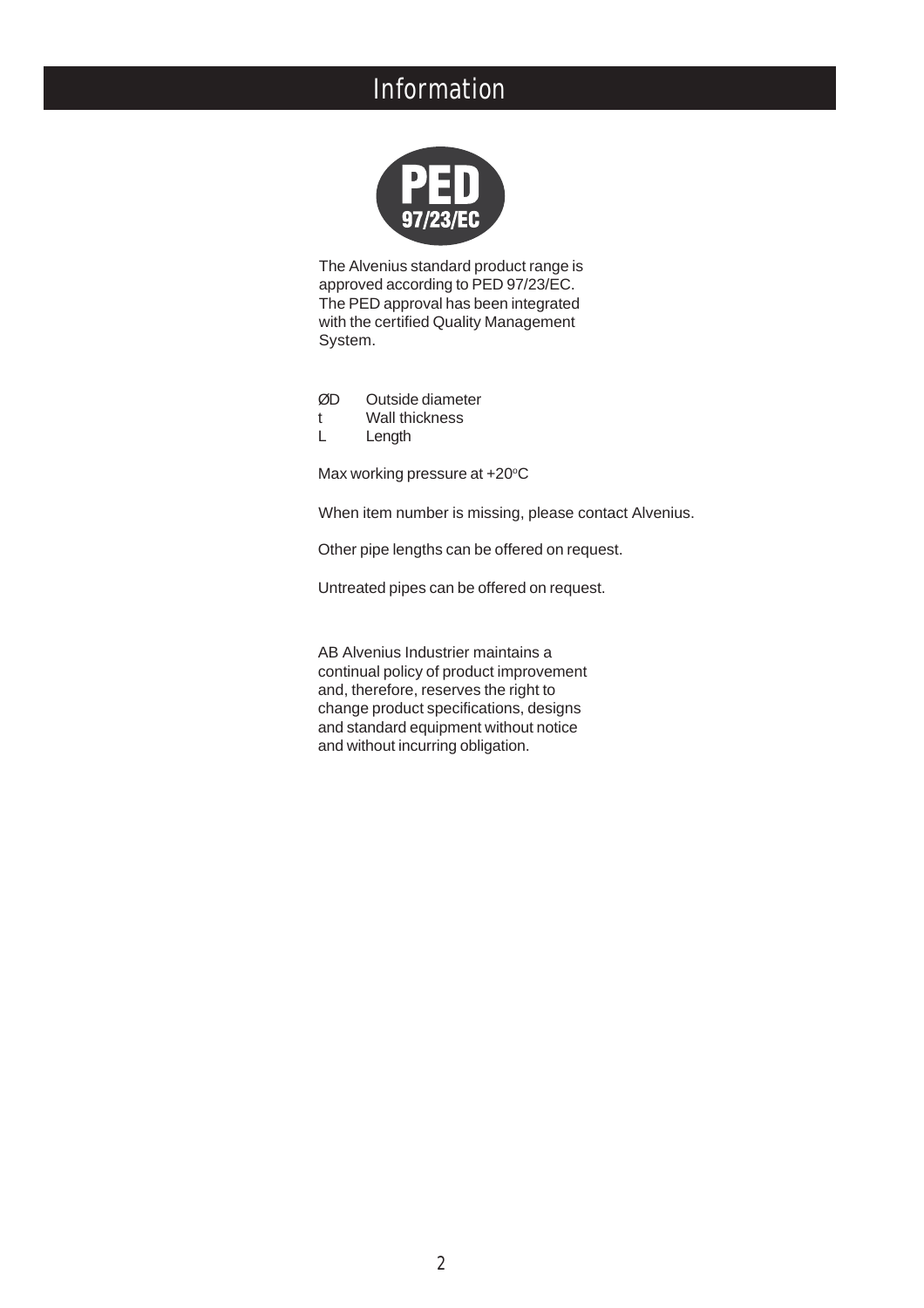## K10 - Metrical standard

#### Up to 25 bar Hot-dip galvanized or thermo-plastic coated

|                                                                                                                                                                                                                                | $\overline{4}$ |
|--------------------------------------------------------------------------------------------------------------------------------------------------------------------------------------------------------------------------------|----------------|
| Supplement pipes                                                                                                                                                                                                               | 5              |
| Quick couplings entertainment and a series of the control of                                                                                                                                                                   | 5              |
| Mounting grease                                                                                                                                                                                                                | 5              |
| Rubber gaskets                                                                                                                                                                                                                 | 5              |
| Bolt, nut, lock rings and a substantial contract to the state of the Bolt, and the state of the state of the s                                                                                                                 | 5              |
| Bends, smooth                                                                                                                                                                                                                  | 6              |
|                                                                                                                                                                                                                                | 6              |
|                                                                                                                                                                                                                                | 7              |
| Tees with threaded outlet                                                                                                                                                                                                      | 7              |
| Hose sockets with a substitution of the set of the set of the set of the set of the set of the set of the set of the set of the set of the set of the set of the set of the set of the set of the set of the set of the set of | 7              |
| Air distributor pipes with a subset of the state of the state of the state of the state of the state of the state of                                                                                                           | 8              |
|                                                                                                                                                                                                                                | 8              |
| Connecting pieces with thread                                                                                                                                                                                                  | 8              |
| Connecting pieces with flange [11] Allen Linds and School and Theorem 2014                                                                                                                                                     | 8              |
| End caps research and capacity and capacity and capacity and capacity and capacity and capacity and                                                                                                                            | 9              |
| Welding rings, untreated                                                                                                                                                                                                       | 9              |
| Alvenius gate valves                                                                                                                                                                                                           | 9              |



## Type Victaulic - ISO standard

#### Up to 80 bar Hot-dip galvanized or thermo-plastic coated

| Quick couplings                                                                                                                                                                                                               | 11 |
|-------------------------------------------------------------------------------------------------------------------------------------------------------------------------------------------------------------------------------|----|
| Rubber gaskets                                                                                                                                                                                                                | 11 |
|                                                                                                                                                                                                                               | 12 |
| Reducers Victaulic-K10 Albert Library Albert Library Albert Library Albert Library Albert Library Albert Library                                                                                                              | 12 |
|                                                                                                                                                                                                                               | 13 |
| Connecting pieces with flange                                                                                                                                                                                                 | 13 |
|                                                                                                                                                                                                                               | 13 |
| Tees with threaded outlet                                                                                                                                                                                                     | 14 |
| End caps and capital contract the contract of the contract of the contract of the contract of the contract of the contract of the contract of the contract of the contract of the contract of the contract of the contract of | 14 |
| Welding rings, untreated                                                                                                                                                                                                      | 14 |

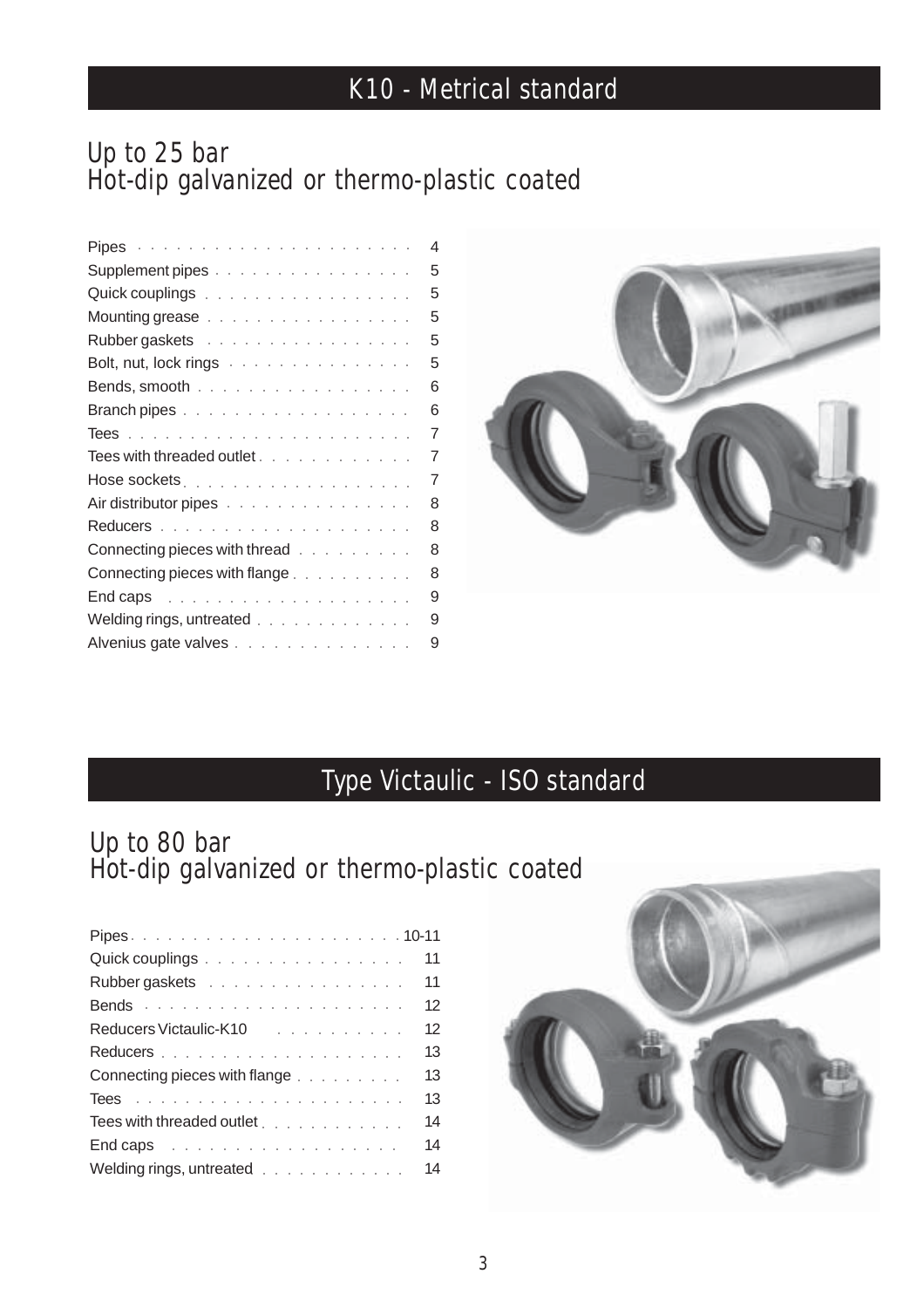

|                                                                    |                                                                |                                                          | Pipes K10                                                |                                                                                                                                |                                                                                    |                                                                                                      |                                                                    |
|--------------------------------------------------------------------|----------------------------------------------------------------|----------------------------------------------------------|----------------------------------------------------------|--------------------------------------------------------------------------------------------------------------------------------|------------------------------------------------------------------------------------|------------------------------------------------------------------------------------------------------|--------------------------------------------------------------------|
| ØD                                                                 | t                                                              | L.                                                       | Max working pressure                                     | Hot-dip galvanized                                                                                                             | Weight                                                                             | Thermo-plastic coated Weight                                                                         | kg                                                                 |
| mm                                                                 | mm                                                             | m                                                        | bar                                                      | Item No                                                                                                                        | kg                                                                                 | Item No                                                                                              |                                                                    |
| 48<br>48<br>48<br>48<br>48<br>48<br>48<br>48                       | 1,4<br>1,4<br>1,4<br>1,4<br>1,4<br>1,4<br>1,4<br>1,4           | 0,2<br>0,5<br>1<br>2<br>3<br>4<br>5<br>5,8               | 25<br>25<br>25<br>25<br>25<br>25<br>25<br>25             | 100032101<br>100034101<br>100035101<br>100036101<br>100037101<br>100038101<br>100039101<br>100041101                           | 0,40<br>0,92<br>1,74<br>3,66<br>5,46<br>7,25<br>9,05<br>10,49                      |                                                                                                      |                                                                    |
| 60<br>60<br>60<br>60<br>60<br>60<br>60<br>60                       | 1,8<br>1,8<br>1,8<br>1,8<br>1,8<br>1,8<br>1,8<br>1,8           | 0,2<br>0,5<br>1<br>2<br>3<br>4<br>5<br>5,8               | 25<br>25<br>25<br>25<br>25<br>25<br>25<br>25             | 101122101<br>101124101<br>101125101<br>101126101<br>101127101<br>101128101<br>101129101<br>101131101                           | 0,60<br>1,38<br>2,90<br>5,72<br>8,54<br>11,36<br>14,18<br>16,43                    |                                                                                                      |                                                                    |
| 76<br>76<br>76<br>76<br>76<br>76<br>76<br>76                       | 2<br>2<br>2<br>2<br>2<br>2<br>2<br>2                           | $_{0,2}$<br>0,5<br>1<br>2<br>3<br>4<br>5<br>5,8          | 25<br>25<br>25<br>25<br>25<br>25<br>25<br>25             | 100071101<br>100074101<br>100075101<br>100076101<br>100077101<br>100078101<br>100079101<br>100081101                           | 0,92<br>2,07<br>4,36<br>8,04<br>11,97<br>15,91<br>19,85<br>22,99                   |                                                                                                      |                                                                    |
| 102                                                                | 2                                                              | $_{0,2}$                                                 | 25                                                       | 100120101                                                                                                                      | 1,23                                                                               | 100120106                                                                                            | 1,30                                                               |
| 102                                                                | 2                                                              | $_{0,5}$                                                 | 25                                                       | 100104101                                                                                                                      | 2,68                                                                               | 100104106                                                                                            | 2,80                                                               |
| 102                                                                | 2                                                              | 1                                                        | 25                                                       | 100105101                                                                                                                      | 5,22                                                                               | 100105106                                                                                            | 5,84                                                               |
| 102                                                                | 2                                                              | 2                                                        | 25                                                       | 100106101                                                                                                                      | 10,84                                                                              | 100106106                                                                                            | 10,84                                                              |
| 102                                                                | 2                                                              | 3                                                        | 25                                                       | 100107101                                                                                                                      | 16,13                                                                              | 100107106                                                                                            | 16,13                                                              |
| 102                                                                | 2                                                              | 4                                                        | 25                                                       | 100108101                                                                                                                      | 21,42                                                                              | 100108106                                                                                            | 21,42                                                              |
| 102                                                                | 2                                                              | 5                                                        | 25                                                       | 100109101                                                                                                                      | 26,71                                                                              | 100109106                                                                                            | 26,71                                                              |
| 102                                                                | 2                                                              | 5,8                                                      | 25                                                       | 100111101                                                                                                                      | 30,95                                                                              | 100111106                                                                                            | 30,94                                                              |
| 152<br>152<br>152<br>152<br>152<br>152<br>152<br>152<br>152<br>152 | 2<br>2<br>2,5<br>2,5<br>2,5<br>2,5<br>2,5<br>2,5<br>2,5<br>2,5 | 0,2<br>5,8<br>0,2<br>0,5<br>1<br>2<br>3<br>4<br>5<br>5,8 | 25<br>25<br>25<br>25<br>25<br>25<br>25<br>25<br>25<br>25 | 101237101<br>101240101<br>100142101<br>100144101<br>100145101<br>100146101<br>100147101<br>100148101<br>100149101<br>100151101 | 2,24<br>46,87<br>2,36<br>5,17<br>9,92<br>20,22<br>30,01<br>39,79<br>49,58<br>57,41 | 100142106<br>100144106<br>100145106<br>100146106<br>100147106<br>100148106<br>100149106<br>100151106 | 2,57<br>5,32<br>10,18<br>20,22<br>30,01<br>39,79<br>49,58<br>57,21 |
| 203                                                                | 3                                                              | $_{0,2}$                                                 | 16                                                       | 100188101                                                                                                                      | 5,27                                                                               | 100188106                                                                                            | 5,26                                                               |
| 203                                                                | 3                                                              | $_{0,5}$                                                 | 16                                                       | 100193101                                                                                                                      | 9,94                                                                               | 100193106                                                                                            | 9,92                                                               |
| 203                                                                | 3                                                              | 1                                                        | 16                                                       | 100194101                                                                                                                      | 17,72                                                                              | 100194106                                                                                            | 17,67                                                              |
| 203                                                                | 3                                                              | 2                                                        | 16                                                       | 100195101                                                                                                                      | 33,27                                                                              | 100195106                                                                                            | 33,18                                                              |
| 203                                                                | 3                                                              | 3                                                        | 16                                                       | 100196101                                                                                                                      | 48,83                                                                              | 100196106                                                                                            | 48,70                                                              |
| 203                                                                | 3                                                              | 4                                                        | 16                                                       | 100197101                                                                                                                      | 64,39                                                                              | 100197106                                                                                            | 64,21                                                              |
| 203                                                                | 3                                                              | 5                                                        | 16                                                       | 100198101                                                                                                                      | 79,95                                                                              | 100198106                                                                                            | 79,72                                                              |
| 203                                                                | 3                                                              | 5,8                                                      | 16                                                       | 100192101                                                                                                                      | 92,39                                                                              | 100192106                                                                                            | 92,13                                                              |
| 273                                                                | 4                                                              | $_{0,2}$                                                 | 16                                                       | 100331101                                                                                                                      | 8,11                                                                               | 100331106                                                                                            | 8,10                                                               |
| 273                                                                | 4                                                              | 0,5                                                      | 16                                                       | 100332101                                                                                                                      | 16,38                                                                              | 100332106                                                                                            | 16,35                                                              |
| 273                                                                | 4                                                              | 1                                                        | 16                                                       | 100333101                                                                                                                      | 30,16                                                                              | 100333106                                                                                            | 30,10                                                              |
| 273                                                                | 4                                                              | 2                                                        | 16                                                       | 100334101                                                                                                                      | 57,71                                                                              | 100334106                                                                                            | 57,59                                                              |
| 273                                                                | 4                                                              | 3                                                        | 16                                                       | 100335101                                                                                                                      | 85,27                                                                              | 100335106                                                                                            | 85,09                                                              |
| 273                                                                | 4                                                              | 4                                                        | 16                                                       | 100336101                                                                                                                      | 112,83                                                                             | 100336106                                                                                            | 112,59                                                             |
| 273                                                                | 4                                                              | 5                                                        | 16                                                       | 100337101                                                                                                                      | 140,39                                                                             | 100337106                                                                                            | 140,08                                                             |
| 273                                                                | 4                                                              | 5,8                                                      | 16                                                       | 100330101                                                                                                                      | 162,43                                                                             | 100330106                                                                                            | 162,08                                                             |
| 318                                                                | 4                                                              | 0,2                                                      | 16                                                       | 100222101                                                                                                                      | 12,23                                                                              | 100222106                                                                                            | 12,22                                                              |
| 318                                                                | 4                                                              | $_{0,5}$                                                 | 16                                                       | 100224101                                                                                                                      | 21,88                                                                              | 100224106                                                                                            | 21,85                                                              |
| 318                                                                | 4                                                              | 1                                                        | 16                                                       | 100225101                                                                                                                      | 37,97                                                                              | 100225106                                                                                            | 37,90                                                              |
| 318                                                                | 4                                                              | 2                                                        | 16                                                       | 100226101                                                                                                                      | 70,14                                                                              | 100226106                                                                                            | 69,99                                                              |
| 318                                                                | 4                                                              | 3                                                        | 16                                                       | 100227101                                                                                                                      | 102,30                                                                             | 100227106                                                                                            | 102,09                                                             |
| 318                                                                | 4                                                              | 4                                                        | 16                                                       | 100228101                                                                                                                      | 134,47                                                                             | 100228106                                                                                            | 134,19                                                             |
| 318                                                                | 4                                                              | 5                                                        | 16                                                       | 100229101                                                                                                                      | 166,64                                                                             | 100229106                                                                                            | 166,28                                                             |
| 318                                                                | 4                                                              | 5,8                                                      | 16                                                       | 100230101                                                                                                                      | 192,37                                                                             | 100230106                                                                                            | 191,96                                                             |
| 355                                                                | 4                                                              | $_{0,2}$                                                 | 16                                                       | 100758101                                                                                                                      | 13,85                                                                              | 100758106                                                                                            | 13,83                                                              |
| 355                                                                | 4                                                              | 0,5                                                      | 16                                                       | 100759101                                                                                                                      | 24,64                                                                              | 100759106                                                                                            | 24,60                                                              |
| 355                                                                | 4                                                              | 1                                                        | 16                                                       | 100760101                                                                                                                      | 42,61                                                                              | 100760106                                                                                            | 42,54                                                              |
| 355                                                                | 4                                                              | 2                                                        | 16                                                       | 100761101                                                                                                                      | 78,57                                                                              | 100761106                                                                                            | 78,41                                                              |
| 355                                                                | 4                                                              | 3                                                        | 16                                                       | 100762101                                                                                                                      | 114,53                                                                             | 100762106                                                                                            | 114,29                                                             |
| 355                                                                | 4                                                              | 4                                                        | 16                                                       | 100763101                                                                                                                      | 150,49                                                                             | 100763106                                                                                            | 150,17                                                             |
| 355                                                                | 4                                                              | 5                                                        | 16                                                       | 100764101                                                                                                                      | 186,45                                                                             | 100764106                                                                                            | 186,05                                                             |
| 355                                                                | 4                                                              | 5,8                                                      | 16                                                       | 100757101                                                                                                                      | 215,22                                                                             | 100757106                                                                                            | 214,75                                                             |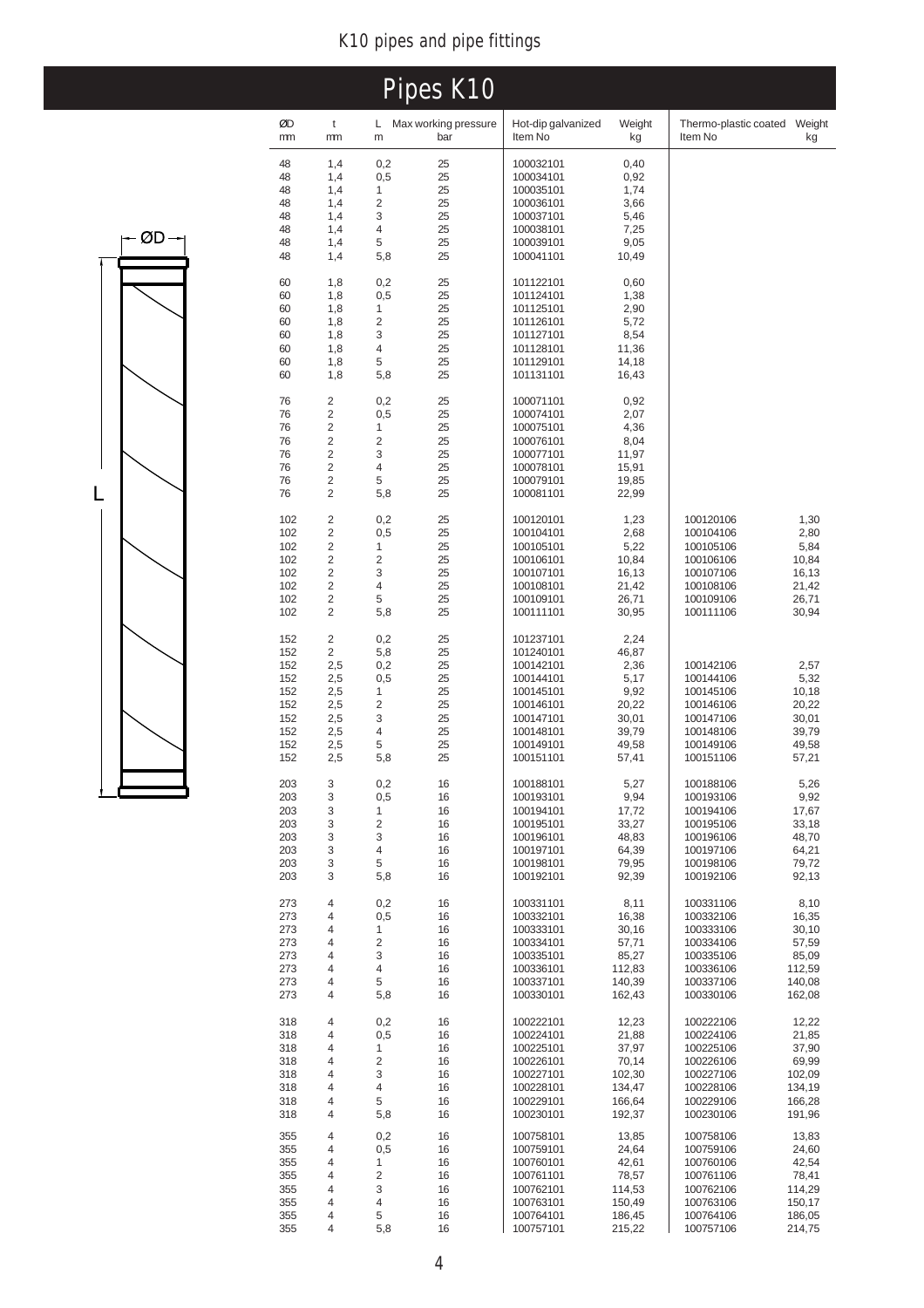## Supplement pipes K10

| -- ØD<br>- |  |
|------------|--|
|            |  |
|            |  |
|            |  |
|            |  |
|            |  |
|            |  |
|            |  |
|            |  |
|            |  |

|                |                                           |                                 | $\sim$                      |                                                               |                                      |                                  |              |
|----------------|-------------------------------------------|---------------------------------|-----------------------------|---------------------------------------------------------------|--------------------------------------|----------------------------------|--------------|
|                | ØD<br>t<br><sub>mm</sub><br>mm            | L<br>m                          | Max working<br>pressure bar | Hot-dip galvanized<br>Item No                                 | Weight<br>kg                         | Thermo-plastic coated<br>Item No | Weight<br>kg |
| 48<br>60<br>76 | 1,4<br>1,8<br>2<br>2<br>102<br>152<br>2,5 | 148<br>160<br>176<br>202<br>252 | 25<br>25<br>25<br>25<br>25  | 101211101<br>101212101<br>101213101<br>100985101<br>101218101 | 0,32<br>0,53<br>0,85<br>1,22<br>2,92 | 100985106<br>101218106           | 1,21<br>2,90 |

|                                                         |                                                                                                                                     |                                                                                                                                      |                                                    |                                                                                                                                               |                                                    | <b>Quick couplings and accessories</b>                                                                            |                                                                         |                                                                            |                                                 |
|---------------------------------------------------------|-------------------------------------------------------------------------------------------------------------------------------------|--------------------------------------------------------------------------------------------------------------------------------------|----------------------------------------------------|-----------------------------------------------------------------------------------------------------------------------------------------------|----------------------------------------------------|-------------------------------------------------------------------------------------------------------------------|-------------------------------------------------------------------------|----------------------------------------------------------------------------|-------------------------------------------------|
| <b>Couplings K10/K70</b><br>complete with rubber gasket | ØD<br>mm                                                                                                                            | Α<br>В<br>mm<br>mm                                                                                                                   | С<br>mm                                            |                                                                                                                                               | Max Max work.<br>defl. pres.bar                    | Painted<br>Item No                                                                                                | Weight<br>kg                                                            | Thermo-plastic coated<br>Item No                                           | Weight<br>kg                                    |
| 冊<br>B<br>с                                             | 48<br>K <sub>10</sub><br>60<br>K <sub>10</sub><br>76<br>K10<br>102<br>152 K10<br>203<br>273<br>K10<br>318<br>K <sub>10</sub><br>355 | 77<br>124<br>89<br>137<br>K10 109<br>168<br>140<br>208<br>202<br>280<br>K10 267<br>350<br>343<br>456<br>K10 393<br>490<br>444<br>544 | 37<br>39<br>40<br>46<br>55<br>83<br>84<br>80<br>81 | $5,0^\circ$<br>$2,5^{\circ}$<br>$4,0^\circ$<br>$2,0^\circ$<br>$2,1^{\circ}$<br>$2,1^{\circ}$<br>$1,4^{\circ}$<br>$0,8^\circ$<br>$0,9^{\circ}$ | 25<br>25<br>25<br>25<br>25<br>16<br>16<br>16<br>16 | 120258109<br>120267109<br>120276109<br>120290109<br>120311109<br>120330109<br>120354109<br>120360109<br>120370109 | 0,62<br>0,71<br>0,93<br>1,49<br>2,92<br>6,72<br>14,17<br>16,60<br>16,78 | 120290106<br>120311106<br>120330106<br>120354106<br>120360106<br>120370106 | 1,54<br>3,10<br>7,07<br>18,20<br>17,00<br>22,00 |
| H<br>в                                                  | K70<br>48<br>60<br>K70<br>76<br>102<br>K70<br>152 K70 206                                                                           | 77<br>130<br>89<br>142<br>K70 110<br>162<br>143<br>210<br>291                                                                        | 37<br>39<br>40<br>46<br>55 $1,5^{\circ}$           | $6,5^{\circ}$<br>$4.5^\circ$<br>$5,0^\circ$<br>$2,5^{\circ}$                                                                                  | 16<br>16<br>16<br>16<br>16                         | 120900709<br>120901709<br>120902709<br>120903709<br>120904709                                                     | 0,68<br>0,81<br>0,97<br>1,80<br>3,79                                    |                                                                            |                                                 |
| <b>Mounting grease</b>                                  | Weight                                                                                                                              |                                                                                                                                      |                                                    |                                                                                                                                               |                                                    | Item No                                                                                                           | Weight kg                                                               |                                                                            |                                                 |
|                                                         | 125 gram Tub<br>907 gram Can                                                                                                        |                                                                                                                                      |                                                    |                                                                                                                                               |                                                    | 300029000<br>300028000                                                                                            | 0,15<br>1,10                                                            |                                                                            |                                                 |
| <b>Rubber gaskets</b>                                   | ØD<br>mm                                                                                                                            |                                                                                                                                      |                                                    |                                                                                                                                               |                                                    | <b>EPDM</b><br>Item No                                                                                            | Weight<br>kg                                                            |                                                                            |                                                 |
| $\bigcup$                                               | 48<br>60<br>76<br>102<br>152<br>203<br>273<br>318<br>355                                                                            |                                                                                                                                      |                                                    |                                                                                                                                               |                                                    | 120264101<br>120273101<br>120282101<br>120296101<br>120315101<br>120334101<br>120357101<br>120363101<br>120373101 | 0,02<br>0,03<br>0,05<br>0,08<br>0,20<br>0,24<br>0,40<br>0,59<br>0,72    |                                                                            |                                                 |
| Bolt,                                                   | ØD<br>mm                                                                                                                            | <b>Bolt</b>                                                                                                                          |                                                    |                                                                                                                                               |                                                    | Item No                                                                                                           | Weight<br>kg                                                            |                                                                            |                                                 |
| Nut,<br>Lock ring                                       | 48                                                                                                                                  | 3/8"x51<br>Nut<br>Lock ring                                                                                                          |                                                    |                                                                                                                                               |                                                    | 120159991<br>120160991<br>120161100                                                                               | 0,03<br>0,01<br>0,01                                                    |                                                                            |                                                 |
|                                                         | 60/76                                                                                                                               | 3/8"x57<br>Nut<br>Lock ring                                                                                                          |                                                    |                                                                                                                                               |                                                    | 120162991<br>120160991<br>120161100                                                                               | 0,03<br>0,01<br>0,01                                                    |                                                                            |                                                 |
|                                                         | 102                                                                                                                                 | $1/2$ " $x57$<br>Nut<br>Lock ring                                                                                                    |                                                    |                                                                                                                                               |                                                    | 120166991<br>120167991<br>120168100                                                                               | 0,07<br>0,02<br>0,01                                                    |                                                                            |                                                 |
|                                                         | 152                                                                                                                                 | $1/2"$ x70<br>Nut<br>Lock ring                                                                                                       |                                                    |                                                                                                                                               |                                                    | 120169991<br>120167991<br>120168100                                                                               | 0,07<br>0,02<br>0,01                                                    |                                                                            |                                                 |
|                                                         | 203                                                                                                                                 | 5/8"x76<br>Nut<br>Lock ring                                                                                                          |                                                    |                                                                                                                                               |                                                    | 120163991<br>120164991<br>120165100                                                                               | 0,14<br>0,04<br>0,01                                                    |                                                                            |                                                 |
|                                                         | 273/<br>318/<br>355                                                                                                                 | 7/8"x85<br>Nut<br>Lock ring                                                                                                          |                                                    |                                                                                                                                               |                                                    | 120175991<br>120176991<br>120177100                                                                               | 0,35<br>0,07<br>0,02                                                    |                                                                            |                                                 |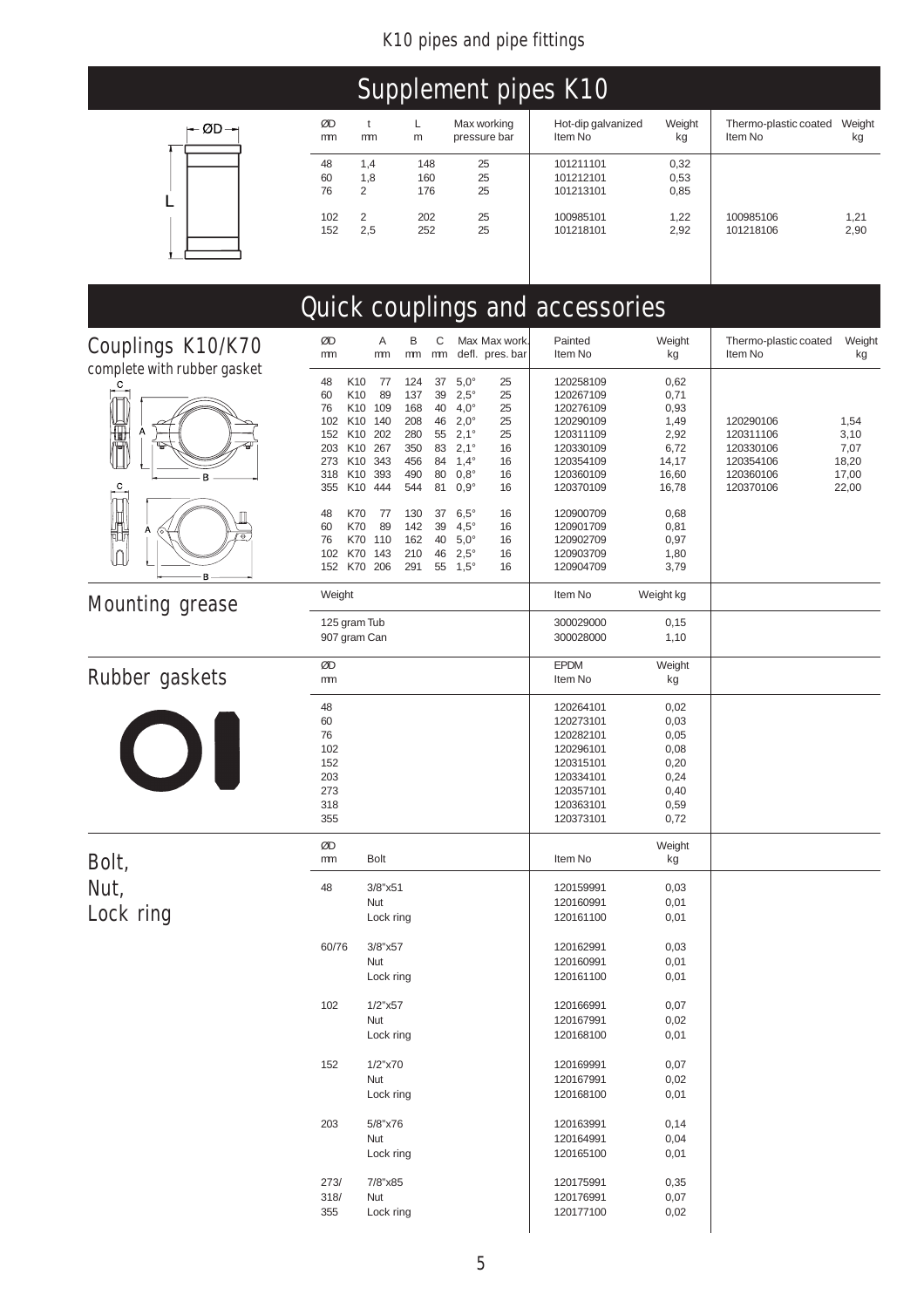# Bends, smooth short radius







| ØD<br>mm                        | Angle <sup>o</sup>          | L<br>mm                        | r                               | Max working<br>mm pressure bar | Hot-dip galvanized<br>Item No                                 | Weight<br>kg                              | Thermo-plastic coated Weight<br>Item No                       | kg                                        |
|---------------------------------|-----------------------------|--------------------------------|---------------------------------|--------------------------------|---------------------------------------------------------------|-------------------------------------------|---------------------------------------------------------------|-------------------------------------------|
| 48<br>48<br>48<br>48<br>48      | 7,5<br>15<br>30<br>45<br>90 | 51<br>53<br>58<br>67<br>100    | 34<br>34<br>34                  | 25<br>25<br>25<br>25<br>25     | 110445101<br>110446101<br>110447101<br>110448101<br>110450101 | 0,28<br>0,25<br>0,36<br>0,42<br>0,55      |                                                               |                                           |
| 60<br>60<br>60<br>60<br>60      | 7,5<br>15<br>30<br>45<br>90 | 52<br>54<br>63<br>74<br>119    | 46<br>46<br>46                  | 25<br>25<br>25<br>25<br>25     | 110466101<br>110467101<br>110468101<br>110469101<br>110471101 | 0,38<br>0,38<br>0,56<br>0,66<br>0,96      |                                                               |                                           |
| 76<br>76<br>76<br>76<br>76      | 7,5<br>15<br>30<br>45<br>90 | 50<br>55<br>68<br>82<br>138    | 57<br>57<br>57                  | 25<br>25<br>25<br>25<br>25     | 110487101<br>110488101<br>110489101<br>110490101<br>110492101 | 0,53<br>0,53<br>0,84<br>1,01<br>1,52      |                                                               |                                           |
| 102<br>102<br>102<br>102<br>102 | 7,5<br>15<br>30<br>45<br>90 | 53<br>57<br>79<br>98<br>177    | 82<br>82<br>82                  | 25<br>25<br>25<br>25<br>25     | 110529101<br>110530101<br>110531101<br>110532101<br>110534101 | 0,72<br>0,72<br>1,45<br>1,82<br>2,81      | 110529106<br>110530106<br>110531106<br>110532106<br>110534106 | 0,71<br>0,70<br>1,42<br>1,77<br>2,74      |
| 152<br>152<br>152<br>152<br>152 | 7,5<br>15<br>30<br>45<br>90 | 50<br>720<br>101<br>132<br>258 | 139<br>139<br>139               | 25<br>25<br>25<br>25<br>25     | 110585101<br>110586101<br>110587101<br>110588101<br>110590101 | 1,54<br>1,84<br>3,42<br>4,41<br>7,31      | 110585106<br>110586106<br>110587106<br>110588106<br>110590106 | 1,52<br>1,80<br>3,30<br>4,24<br>6,95      |
| 203<br>203<br>203<br>203<br>203 | 7,5<br>15<br>30<br>45<br>90 | 62<br>81<br>120<br>162<br>331  | 186<br>186<br>186<br>186<br>186 | 16<br>16<br>16<br>16<br>16     | 111220101<br>111221101<br>111222101<br>111223101<br>111225101 | 4,96<br>6,19<br>8,21<br>11,28<br>19,07    | 111220106<br>111221106<br>111222106<br>111223106<br>111225106 | 4,89<br>6,04<br>7,92<br>10,83<br>18,11    |
| 273<br>273<br>273<br>273<br>273 | 7,5<br>15<br>30<br>45<br>90 | 73<br>98<br>150<br>206<br>429  | 245<br>245<br>245<br>245<br>245 | 16<br>16<br>16<br>16<br>16     | 110669101<br>110670101<br>110671101<br>110672101<br>110674101 | 8,96<br>10,76<br>15,52<br>18,40<br>30,80  | 110669106<br>110670106<br>110671106<br>110672106<br>110674106 | 8,84<br>10,49<br>14,97<br>17,66<br>29,26  |
| 318<br>318<br>318<br>318<br>318 | 7,5<br>15<br>30<br>45<br>90 | 73<br>120<br>182<br>249<br>517 | 295<br>295<br>295<br>295<br>295 | 16<br>16<br>16<br>16<br>16     | 110679101<br>110678101<br>110677101<br>110676101<br>110675101 | 11,13<br>17,40<br>24,79<br>32,19<br>54,00 | 110679106<br>110678106<br>110677106<br>110676106<br>110675106 | 10,98<br>16,97<br>23,92<br>30,90<br>51,30 |
| 355<br>355<br>355<br>355<br>355 | 7,5<br>15<br>30<br>45<br>90 | 86<br>118<br>191<br>269<br>582 | 355<br>355<br>355<br>355<br>355 | 16<br>16<br>16<br>16<br>16     | 110725101<br>110726101<br>110727101<br>110728101<br>110730101 | 22,80<br>22,80<br>32,60<br>42,30<br>71,50 | 110725106<br>110726106<br>110727106<br>110728106<br>110730106 | 22,49<br>22,23<br>31,46<br>40,61<br>67,93 |

# Branch pipes 45°



| ØD<br>mm. | L,<br>mm | $L_{2}$<br><sub>mm</sub> | m <sub>m</sub> | L, Max work.press<br>bar | Hot-dip galvanized<br>Item No | Weight<br>kg | Thermo-plastic coated<br>Item No | Weight<br>kg |
|-----------|----------|--------------------------|----------------|--------------------------|-------------------------------|--------------|----------------------------------|--------------|
| 48        | 225      | 195                      | 88             | 17                       | 110173101                     | 0,83         |                                  |              |
| 76        | 280      | 250                      | 102            | 15                       | 110178101                     | 2,06         |                                  |              |
| 102       | 325      | 316                      | 112            | 10                       | 110184101                     | 3,20         | 110184106                        | 3,02         |
| 152       | 400      | 380                      | 125            | 8                        | 110189101                     | 7,26         | 110189106                        | 7,05         |
|           |          |                          |                |                          |                               |              |                                  |              |
|           |          |                          |                |                          |                               |              |                                  |              |
|           |          |                          |                |                          |                               |              |                                  |              |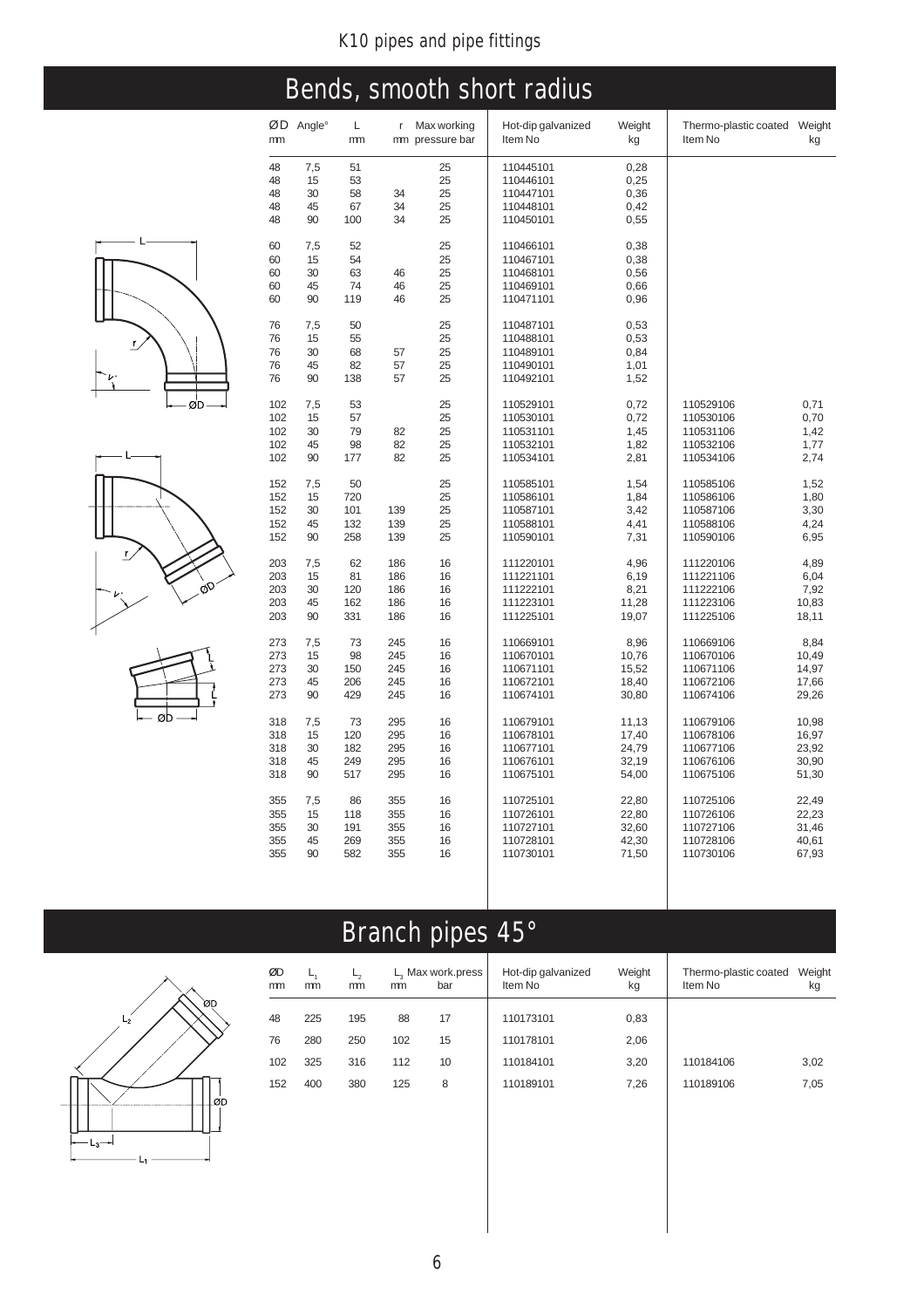

|          |          |            | Tees       |                                |                               |              |                                  |              |
|----------|----------|------------|------------|--------------------------------|-------------------------------|--------------|----------------------------------|--------------|
| ØD<br>mm | Ød<br>mm | L,<br>mm   | $L_{2}$    | Max working<br>mm pressure bar | Hot-dip galvanized<br>Item No | Weight<br>kg | Thermo-plastic coated<br>Item No | Weight<br>kg |
| 48       | 48       | 148        | 99         | 25                             | 111696101                     | 0,49         |                                  |              |
| 60<br>60 | 48<br>60 | 160<br>160 | 105<br>105 | 25<br>25                       | 111697101<br>111698101        | 0,65<br>0,75 |                                  |              |
| 76       | 48       | 176        | 113        | 25                             | 111699101                     | 0,98         |                                  |              |
| 76       | 60       | 176        | 113        | 25                             | 111700101                     | 1,03         |                                  |              |
| 76       | 76       | 176        | 138        | 25                             | 111701101                     | 1,25         |                                  |              |
| 102      | 48       | 202        | 125        | 25                             | 111705101                     | 1,39         |                                  |              |
| 102      | 60       | 202        | 125        | 25                             | 111706101                     | 1,52         |                                  |              |
| 102      | 76       | 202        | 151        | 25                             | 111707101                     | 1,67         |                                  |              |
| 102      | 102      | 202        | 151        | 18                             | 111709101                     | 1,78         | 111709106                        | 1,84         |
| 152      | 76       | 252        | 151        | 21                             | 111712101                     | 3,20         |                                  |              |
| 152      | 102      | 252        | 176        | 18                             | 111713101                     | 3,41         | 111713106                        | 3,42         |
| 152      | 152      | 252        | 176        | 14                             | 111715101                     | 3,98         | 111715106                        | 4,00         |
| 203      | 152      | 509        | 202        | 14                             | 111727101                     | 10,96        | 111727106                        | 11,00        |
| 203      | 203      | 509        | 255        | 12                             | 111728101                     | 14,06        | 111728106                        | 14,10        |
| 273      | 273      | 579        | 290        | 12                             | 111735101                     | 32,76        | 111735106                        | 32,86        |
| 318      | 203      | 640        | 315        | 14                             | 111741101                     | 34,50        |                                  | 34,60        |
| 318      | 273      | 640        | 315        | 15                             | 111907101                     | 36,30        | 111907106                        | 36,41        |
| 318      | 318      | 640        | 315        | 10                             | 111739101                     | 43,28        | 111739106                        | 43,41        |
| 355      | 355      | 325        | 652        | 13                             | 111724101                     | 58,50        | 111724106                        | 58,68        |

# Tees with threaded outlet



| ØD<br>mm          | Ød                   | L,<br>mm          | m <sub>m</sub>    | Max working<br>pressure bar | Hot-dip galvanized<br>Item No       | Weight<br>kg         | Thermo-plastic coated Weight<br>Item No | kg                   |
|-------------------|----------------------|-------------------|-------------------|-----------------------------|-------------------------------------|----------------------|-----------------------------------------|----------------------|
| 48<br>48          | R1"<br>R2"           | 148<br>148        | 80<br>97          | 25<br>25                    | 111743101<br>111744101              | 0,50<br>0,81         |                                         |                      |
| 60<br>60<br>60    | R1"<br>R2"<br>R21/2" | 160<br>160<br>160 | 87<br>70<br>105   | 25<br>25<br>25              | 111745101<br>111746101<br>111747101 | 0,69<br>0,80<br>0,92 |                                         |                      |
| 76<br>76<br>76    | R1"<br>R2"<br>R3"    | 176<br>176<br>176 | 96<br>88<br>164   | 25<br>25<br>25              | 111748101<br>111749101<br>111750101 | 0,98<br>1,16<br>1,65 |                                         |                      |
| 102<br>102<br>102 | R1"<br>R2"<br>R4"    | 202<br>202<br>202 | 108<br>108<br>165 | 25<br>25<br>25              | 111752101<br>111909101<br>111753101 | 1,42<br>1,51<br>2,46 | 111752106<br>111909106<br>111753106     | 1,37<br>1,45<br>2,37 |
| 152<br>152<br>152 | R1"<br>R2"<br>R4"    | 252<br>252<br>252 | 135<br>126<br>206 | 25<br>25<br>24              | 111756101<br>111910101<br>111757101 | 3,06<br>3,42<br>4,12 | 111756106<br>111910106<br>111757106     | 2,95<br>3,30<br>3,98 |

# Hose sockets

| ØD<br>mm | Ød             | L<br>mm | Max working<br>pressure bar | Hot-dip galvanized<br>Item No | Weight<br>kg |  |
|----------|----------------|---------|-----------------------------|-------------------------------|--------------|--|
| 48       | 1"             | 185     | 25                          | 111679101                     | 0,45         |  |
| 48       | $1\frac{1}{2}$ | 142     | 25                          | 111680101                     | 0,42         |  |
| 48       | 2"             | 190     | 25                          | 111279101                     | 0,52         |  |
| 60       | 2"             | 212     | 25                          | 111683101                     | 1,17         |  |
| 76       | 2"             | 208     | 25                          | 111684101                     | 1,20         |  |
| 76       | 3"             | 254     | 25                          | 111281101                     | 1,59         |  |
| 102      | 2"             | 208     | 25                          | 111685101                     | 1,32         |  |
| 102      | 3"             | 250     | 25                          | 111686101                     | 1,74         |  |
| 102      | 4"             | 215     | 25                          | 111283101                     | 2,42         |  |
| 152      | 6"             | 257     | 25                          | 111285101                     | 4,84         |  |
| 203      | 8"             | 275     | 16                          | 111690101                     | 9,45         |  |
|          |                |         |                             |                               |              |  |

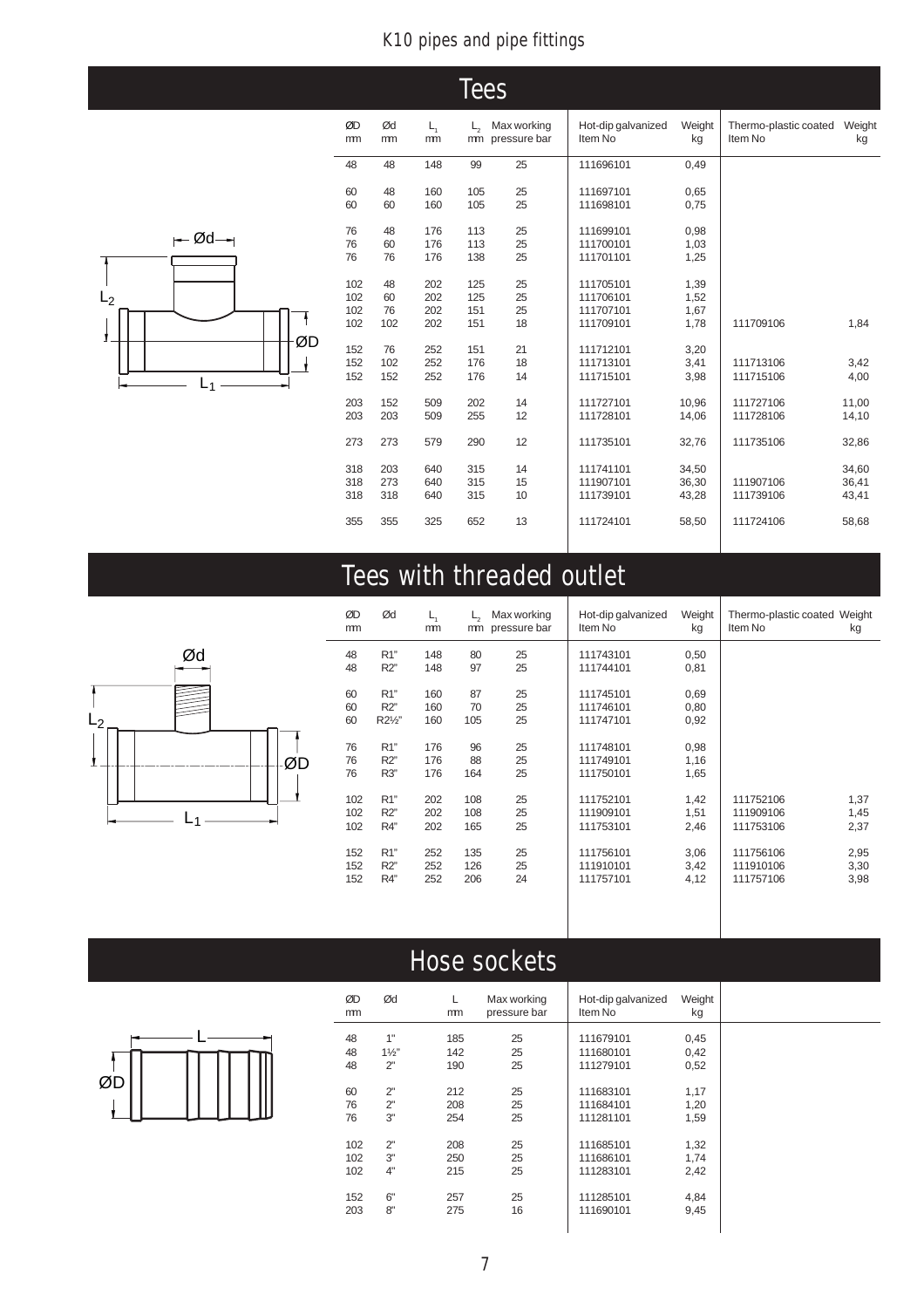# Air distributor pipes

|     |   | ⊢−⊘D—∣ |   |
|-----|---|--------|---|
|     |   |        |   |
| ≋   | ₿ | 肩      | s |
| R1" |   |        |   |

#### 48 3 492 25 111333101 2,34 60 4 676 25 111336101 3,02 76 4 686 25 111339101 3,98 00 4 676 25 111336101 3,02<br>
76 4 686 25 111339101 3,98<br>
102 4 700 18 111345101 5,28<br>
152 4 726 13 111351101 9,61 111351101

ØD Number L Max work. pressure Hot-dip galvanized Weight mm of outlets mm bar | Item No kg

## **Reducers**



| ØD  | Ød            |     | L Max work. pressure | Hot-dip galvanized | Weight | Thermo-plastic coated Weight |       |
|-----|---------------|-----|----------------------|--------------------|--------|------------------------------|-------|
| mm  | <sub>mm</sub> | mm  | bar                  | Item No            | kg     | Item No                      | kg    |
|     |               |     |                      | 111850101          |        |                              |       |
| 60  | 48            | 85  | 25                   |                    | 0.72   |                              |       |
| 76  | 48            | 85  | 25                   | 111851101          | 0,39   |                              |       |
| 76  | 60            | 86  | 25                   | 111852101          | 0,44   |                              |       |
| 102 | 48            | 135 | 25                   | 111861101          | 0,53   |                              |       |
| 102 | 60            | 135 | 25                   | 111862101          | 0,59   |                              |       |
| 102 | 76            | 85  | 25                   | 111863101          | 0,65   |                              |       |
|     |               |     |                      |                    |        |                              |       |
| 152 | 48            | 147 | 25                   | 111866101          | 2,94   |                              |       |
| 152 | 76            | 130 | 25                   | 111867101          | 2,05   |                              |       |
| 152 | 102           | 85  | 25                   | 111868101          | 1,19   | 111868106                    | 1,15  |
|     |               |     |                      |                    |        |                              |       |
| 203 | 152           | 191 | 16                   | 111875101          | 4,54   | 111875106                    | 4,25  |
|     |               |     |                      |                    |        |                              |       |
| 254 | 203           | 278 | 16                   | 111879101          | 9,11   | 111879106                    | 8,74  |
| 318 | 203           | 303 | 16                   | 111204101          | 18,52  | 111204106                    | 17,77 |
| 318 | 254           | 303 | 16                   | 111205101          | 19,31  | 111205106                    | 18,54 |
| 318 | 273           | 303 | 16                   | 111206101          | 12,58  | 111206106                    | 12,08 |
|     |               |     |                      |                    |        |                              |       |
| 355 | 318           | 430 | 16                   | 111209101          | 16,21  | 111209106                    | 15,56 |
|     |               |     |                      |                    |        |                              |       |
|     |               |     |                      |                    |        |                              |       |
|     |               |     |                      |                    |        |                              |       |

## Connecting pieces with thread

| ØD<br><sub>mm</sub> | Ød     | Max work. pressure<br>bar | Hot-dip galvanized<br>Item No | Weight<br>kg | Thermo-plastic coated Weight<br>Item No | kg   |
|---------------------|--------|---------------------------|-------------------------------|--------------|-----------------------------------------|------|
| 48                  | R1"    | 25                        | 110213101                     | 0,29         |                                         |      |
| 48                  | R2"    | 25                        | 110215101                     | 0,48         |                                         |      |
| 60                  | R1"    | 25                        | 110216101                     | 0,45         |                                         |      |
| 60                  | R2"    | 25                        | 110217101                     | 0,53         |                                         |      |
| 60                  | R21/2" | 25                        | 110218101                     | 0,96         |                                         |      |
| 76                  | R1"    | 25                        | 110219101                     | 0,72         |                                         |      |
| 76                  | R2"    | 25                        | 110221101                     | 0,60         |                                         |      |
| 76                  | R3"    | 25                        | 110223101                     | 1,12         |                                         |      |
|                     |        |                           |                               |              |                                         |      |
| 102                 | R2"    | 25                        | 110227101                     | 0,74         | 110227106                               | 0,71 |
| 102                 | R3"    | 25                        | 110229101                     | 1,29         | 110229106                               | 1,23 |
| 102                 | R4"    | 25                        | 110230101                     | 2,79         | 110230106                               | 2,67 |
| 152                 | R6"    | 25                        | 110237101                     | 4,64         | 110237106                               | 4,46 |

# Connecting pieces with flange

|  |  |  | ØD |
|--|--|--|----|
|  |  |  |    |

|          |                 | . .        |     |                         |                               |              |                                         |       |
|----------|-----------------|------------|-----|-------------------------|-------------------------------|--------------|-----------------------------------------|-------|
| ØD<br>mm | Flange<br>DN/PN | <b>DIN</b> | mm  | Max work.<br>press, bar | Hot-dip galvanized<br>Item No | Weight<br>kg | Thermo-plastic coated Weight<br>Item No | kg    |
| 48       | 40/16           | 2633       | 87  | 16                      | 111768101                     | 1,97         |                                         |       |
| 60       | 60/16           | 2633       | 90  | 16                      | 111771101                     | 2,81         |                                         |       |
| 76       | 65/16           | 2633       | 90  | 16                      | 111774101                     | 3,43         |                                         |       |
| 102      | 100/16          | 2633       | 97  | 16                      | 111780101                     | 5.08         | 111780106                               | 5,36  |
| 152      | 150/16          | 2633       | 100 | 16                      | 111763101                     | 9,04         | 111763106                               | 8,72  |
| 203      | 200/10          | 2632       | 112 | 10                      | 111789101                     | 14.16        | 111789106                               | 13,60 |
| 273      | 250/10          | 2632       | 118 | 10 <sup>10</sup>        | 111798101                     | 18,63        | 111798106                               | 17,88 |
| 318      | 300/10          | 2632       | 128 | 10                      | 111799101                     | 23,73        | 111799106                               | 22,78 |
| 355      | 350/10          | 2632       | 118 | 10                      | 111807101                     | 26,20        | 111807106                               | 25,15 |
|          |                 |            |     |                         |                               |              |                                         |       |

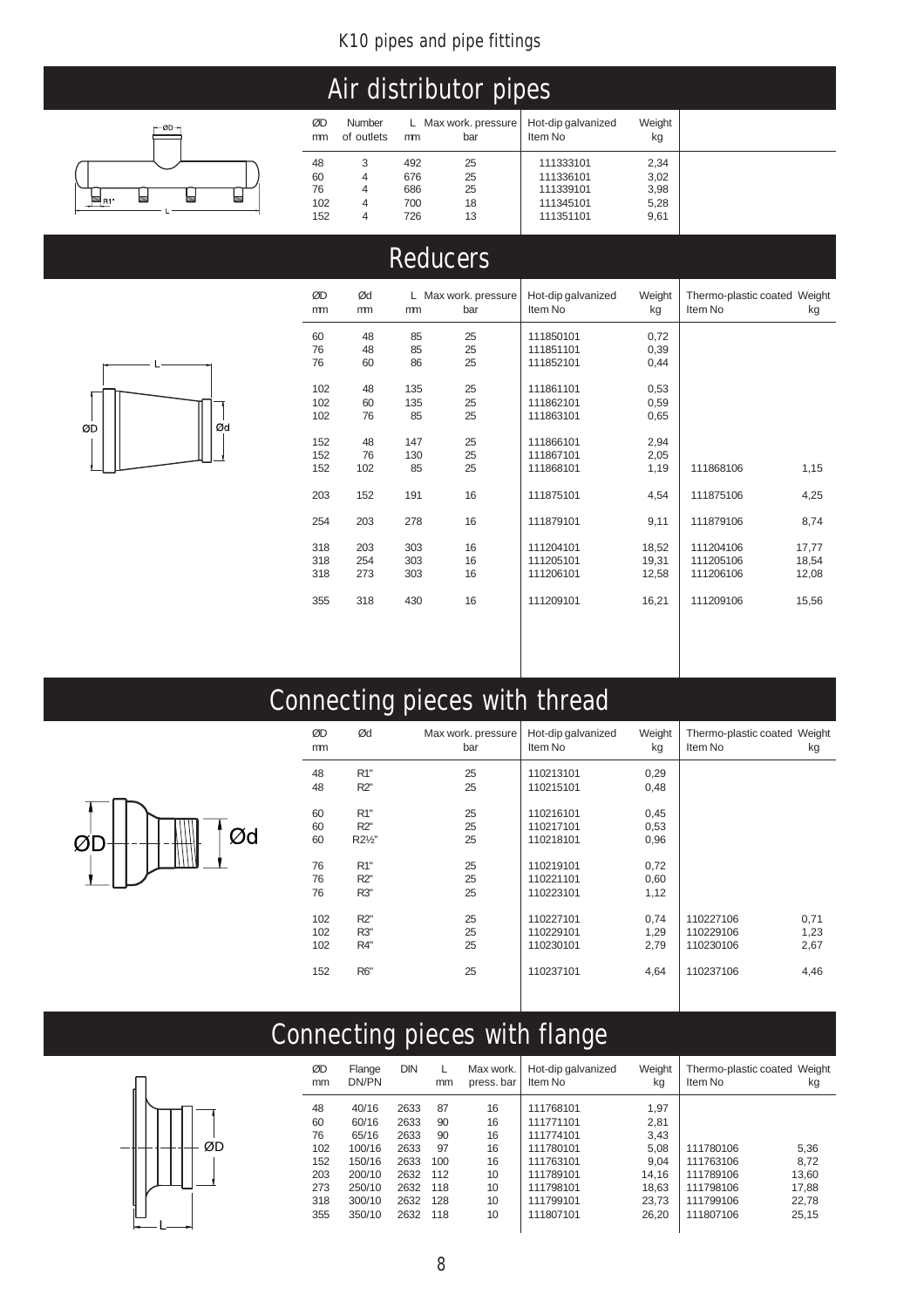

|          |         | <b>End caps</b>           |                               |              |                                  |              |
|----------|---------|---------------------------|-------------------------------|--------------|----------------------------------|--------------|
| ØD<br>mm | L<br>mm | Max work. pressure<br>bar | Hot-dip galvanized<br>Item No | Weight<br>kg | Thermo-plastic coated<br>Item No | Weight<br>kg |
| 48       | 13      | 25                        | 110349101                     | 0,08         |                                  |              |
| 60       | 14      | 25                        | 110351101                     | 0,19         |                                  |              |
| 76       | 14      | 25                        | 110353101                     | 0,19         |                                  |              |
| 102      | 17      | 25                        | 110357101                     | 0,34         | 110357106                        | 0,32         |
| 152      | 20      | 25                        | 110361101                     | 0,89         | 110361106                        | 0,86         |
| 203      | 123     | 16                        | 110364101                     | 4,43         | 110364106                        | 4,25         |
| 273      | 143     | 16                        | 111816101                     | 7,98         | 111816106                        | 7,66         |
| 318      | 161     | 16                        | 110368101                     | 10,57        | 110368106                        | 10,15        |
| 355      | 159     | 16                        | 110370101                     | 29,50        | 110370106                        | 28,32        |

# Welding rings, untreated

|  | ØD |
|--|----|

| ØD<br><sub>mm</sub> | <sub>mm</sub> | Max work. pressure<br>bar | Item No   | Weight<br>kg |  |
|---------------------|---------------|---------------------------|-----------|--------------|--|
| 48                  | 43            | 25                        | 121898100 | 0,12         |  |
| 60                  | 43            | 25                        | 121899100 | 0,15         |  |
| 76                  | 43            | 25                        | 121910100 | 0,23         |  |
| 102                 | 43            | 25                        | 121902100 | 0,33         |  |
| 152                 | 43            | 25                        | 121904100 | 0,70         |  |
| 203                 | 43            | 16                        | 120334100 | 1,65         |  |
| 273                 | 48            | 16                        | 120356100 | 2,76         |  |
| 318                 | 58            | 16                        | 120362100 | 4,62         |  |
| 355                 | 48            | 16                        | 120390100 | 6,65         |  |
|                     |               |                           |           |              |  |
|                     |               |                           |           |              |  |

# Alvenius gate valves



| ØD<br>mm | Α<br>mm | mm  | Max work. pressure<br>bar | <b>Brass</b><br>Item No | Weight<br>kg |  |
|----------|---------|-----|---------------------------|-------------------------|--------------|--|
| 48       | 135     | 110 | 16                        | 130001000               | 1,38         |  |
| 60       | 155     | 120 | 16                        | 130002000               | 2,05         |  |
| 76       | 195     | 125 | 16                        | 130003000               | 3,20         |  |
| 102      | 202     | 142 | 16                        | 130004000               | 4,94         |  |
| 152      | 390     | 200 | 16                        | 130005000               | 20,91        |  |
|          |         |     |                           |                         |              |  |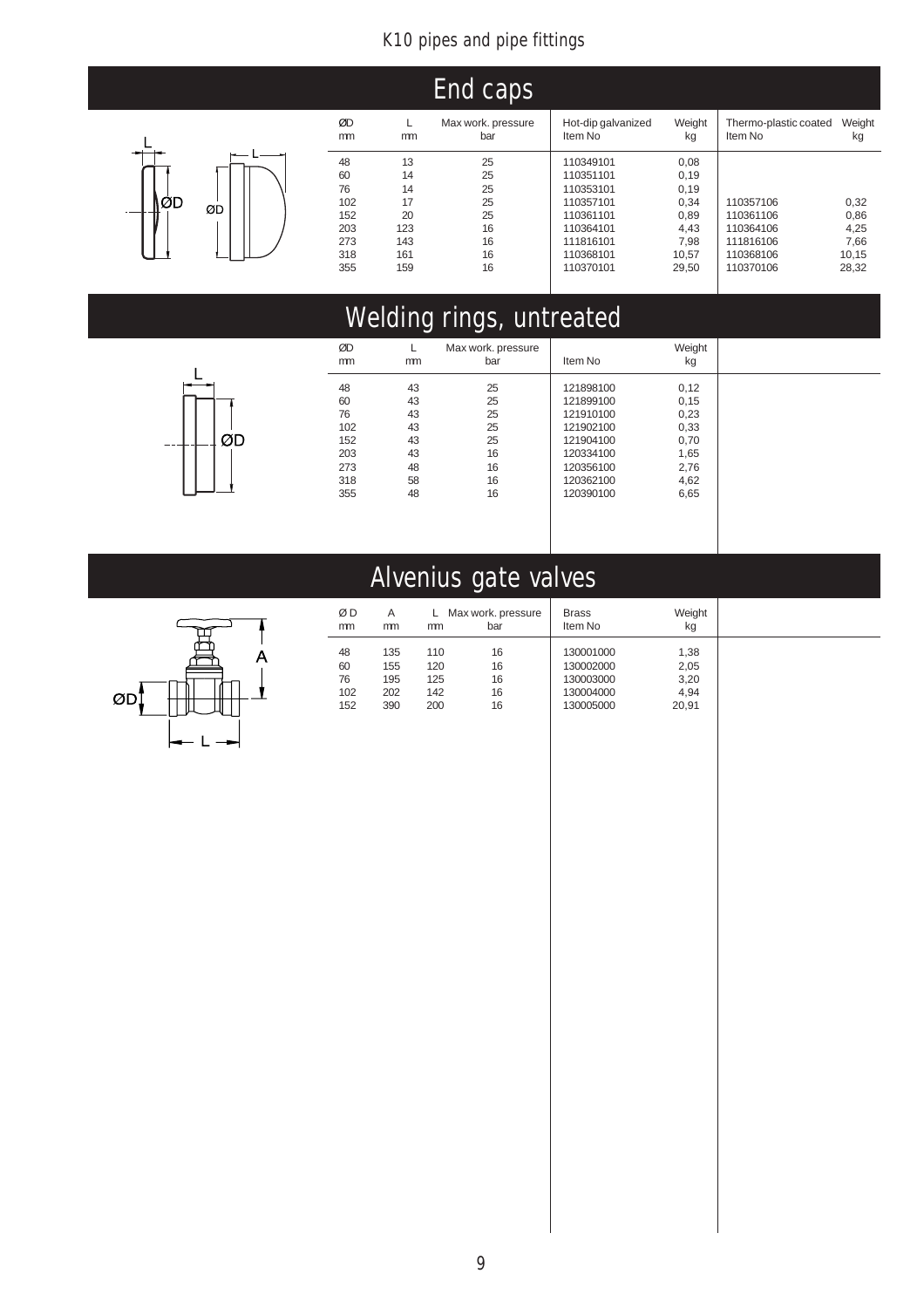|            |                |              | <b>Pipes type Victaulic</b> |                               |                 |                                         |                 |
|------------|----------------|--------------|-----------------------------|-------------------------------|-----------------|-----------------------------------------|-----------------|
| ØD<br>mm   | t<br>mm        | L<br>m       | Max working<br>pressure bar | Hot-dip galvanized<br>Item No | Weight<br>kg    | Thermo-plastic coated Weight<br>Item No | kg              |
| 60         | 1,8            | 0,2          | 50                          | 101122801                     | 0,59            |                                         |                 |
| 60         | 1,8            | 0,5          | 50                          | 101124801                     | 1,54            |                                         |                 |
| 60         | 1,8            | 1            | 50                          | 101125801                     | 2,87            |                                         |                 |
| 60         | 1,8            | 3            | 50                          | 101127801                     | 8,82            |                                         |                 |
| 60         | 1,8            | 5,8          | 50                          | 101131801                     | 17,05           |                                         |                 |
| 76<br>76   | 2<br>2         | 0,2<br>0,5   | 60<br>60                    | 100071801<br>100074801        | 0,82<br>2,05    |                                         |                 |
| 76         | 2              | 1            | 60                          | 100075801                     | 4,11            |                                         |                 |
| 76         | 2              | 3            | 60                          | 100077801                     | 12,32           |                                         |                 |
| 76         | 2              | 5,8          | 60                          | 100081801                     | 23,81           |                                         |                 |
| 89         | 2              | 0,2          | 40                          | 100082801                     | 0,96            | 100082806                               | 0,91            |
| 89         | 2              | 5,8          | 40                          | 101540801                     | 27,93           | 101540806                               | 26,29           |
| 89         | 2,9            | 0,2          | 70                          | 101549801                     | 1,35            | 101549806                               | 1,30            |
| 89         | 2,9            | 0,5          | 70                          | 100094801                     | 3,38            | 100094806                               | 3,24            |
| 89<br>89   | 2,9<br>2,9     | 1<br>3       | 70<br>70                    | 100091801<br>100093801        | 6,76<br>20,29   | 100091806<br>100093806                  | 6,49<br>19,46   |
| 89         | 2,9            | 5,8          | 70                          | 101550801                     | 39,22           | 101550806                               | 37,62           |
|            | $\overline{2}$ |              | 40                          |                               |                 |                                         |                 |
| 114<br>114 | 2              | 0,2<br>5,8   | 40                          | 100423801<br>100420801        | 1,24<br>36,09   | 100423806<br>100420806                  | 1,17<br>33,85   |
| 114        | 2,9            | 0,2          | 60                          | 100433801                     | 1,75            | 100433806                               | 1,67            |
| 114        | 2,9            | 0,5          | 60                          | 100438801                     | 4,38            | 100438806                               | 4,18            |
| 114        | 2,9            | 1            | 60                          | 100435801                     | 8,76            | 100435806                               | 8,37            |
| 114        | 2,9            | 3            | 60                          | 100437801                     | 26,28           | 100437806                               | 25,11           |
| 114        | 2,9            | 5,8          | 60                          | 100439801                     | 50,80           | 100439806                               | 48,54           |
| 139        | 2,5            | 0,2          | 40                          | 100815801                     | 1,87            | 100815806                               | 1,77            |
| 139        | 2,5            | 5,8          | 40                          | 100816801                     | 54,36           | 100816806                               | 51,47           |
| 139        | 3,6            | 0,2          | 70                          | 100818801                     | 2,63            | 100818806                               | 2,53            |
| 139        | 3,6            | 0,5          | 70                          | 100819801                     | 6,58            | 100819806                               | 6,32            |
| 139<br>139 | 3,6<br>3,6     | 1<br>3       | 70<br>70                    | 100820801<br>100821801        | 13,16<br>39,48  | 100820806<br>100821806                  | 12,64<br>37,93  |
| 139        | 3,6            | 5,8          | 70                          | 100822801                     | 76,32           | 100822806                               | 73,34           |
| 168        | 2,5            | 0,2          | 40                          | 100443801                     | 2,27            | 100443806                               | 2,15            |
| 168        | 2,5            | 5,8          | 40                          | 100445801                     | 65,69           | 100445806                               | 62,40           |
| 168        | 4              | 0,2          | 60                          | 100451801                     | 3,52            | 100451806                               | 3,40            |
| 168        | 4              | 0,5          | 60                          | 100761801                     | 8,79            | 100761806                               | 8,50            |
| 168        | 4              | 1            | 60                          | 100762801                     | 17,58           | 100762806                               | 17,01           |
| 168        | 4              | 3            | 60                          | 100763801                     | 52,74           | 100763806                               | 51,02           |
| 168        | 4              | 5,8          | 60                          | 100447801                     | 101,97          | 100447806                               | 98,65           |
| 219        | 3              | 0,2          | 30                          | 100874801                     | 3,51            | 100874806                               | 3,37            |
| 219        | 3              | 5,8          | 30                          | 100876801                     | 101,88          | 100876806                               | 97,60           |
| 219        | 4,5            | 0,2          | 40                          | 100401801                     | 5,15            | 100401806                               | 5,00            |
| 219<br>219 | 4,5<br>4,5     | 0,5<br>1     | 40<br>40                    | 100406801<br>100403801        | 12,88<br>25,76  | 100406806<br>100403806                  | 12,51<br>25,01  |
| 219        | 4,5            | 3            | 40                          | 100404801                     | 77,27           | 100404806                               | 75,04           |
| 219        | 4,5            | 5,8          | 40                          | 100399801                     | 149,38          | 100399806                               | 145,07          |
| 219        | 6,3            | 0,2          | 60                          | 100919801                     | 7,09            | 100919806                               | 6,94            |
| 219        | 6,3            | 0,5          | 60                          | 100921801                     | 17,72           | 100921806                               | 17,34           |
| 219        | 6,3            | 1            | 60                          | 100922801                     | 35,43           | 100922806                               | 34,68           |
| 219        | 6,3            | 3            | 60                          | 100923801                     | 106,30          | 100923806                               | 104,04          |
| 219        | 6,3            | 5,8          | 60                          | 101600801                     | 205,50          | 101600806                               | 201,14          |
| 273        | 4              | 0,2          | 30                          | 100323801                     | 5,76            | 100323806                               | 5,58            |
| 273        | 4              | 0,5          | 30                          | 100324801                     | 14,39           | 100324806                               | 13,95           |
| 273        | 4              | $\mathbf{1}$ | 30                          | 100325801                     | 28,78           | 100325806                               | 27,90           |
| 273<br>273 | 4<br>4         | 3<br>5,8     | 30<br>30                    | 100327801<br>100330801        | 86,35<br>166,95 | 100327806<br>100330806                  | 83,69<br>161,80 |
| 273        | 5              | 0,2          | 40                          | 100339801                     | 7,12            | 100339806                               | 6,94            |
| 273        | 5              | 0,5          | 40                          | 100344801                     | 17,80           | 100344806                               | 17,35           |
| 273        | 5              | 1            | 40                          | 100345801                     | 35,59           | 100345806                               | 34,71           |
| 273        | 5              | 3            | 40                          | 100346801                     | 106,78          | 100346806                               | 104,12          |
| 273        | 5              | 5,8          | 40                          | 100533801                     | 206,43          | 100533806                               | 201,31          |
| 323<br>323 | 4<br>4         | 0,2<br>0,5   | 30<br>30                    | 100857801<br>100860801        | 6,85<br>17,12   | 100857806<br>100860806                  | 6,62<br>16,54   |
| 323        | 4              | 1            | 30                          | 100861801                     | 34,23           | 100861806                               | 33,08           |
| 323        | 4              | 3            | 30                          | 100863801                     | 102,69          | 100863806                               | 99,25           |
| 323        | 4              | 5,8          | 30                          | 100869801                     | 198,54          | 100869806                               | 191,88          |
| 323        | 5,6            | 0,2          | 40                          | 101312801                     | 9,44            | 101312806                               | 9,20            |
| 323        | 5,6            | 0,5          | 40                          | 101313801                     | 23,60           | 101313806                               | 23,01           |
| 323        | 5,6            | 1            | 40                          | 101314801                     | 47,20           | 101314806                               | 46,02           |
| 323        | 5,6            | 3            | 40                          | 101316801                     | 141,60          | 101316806                               | 138,06          |
| 323        | 5,6            | 5,8          | 40                          | 101319801                     | 273,76          | 101319806                               | 266,91          |

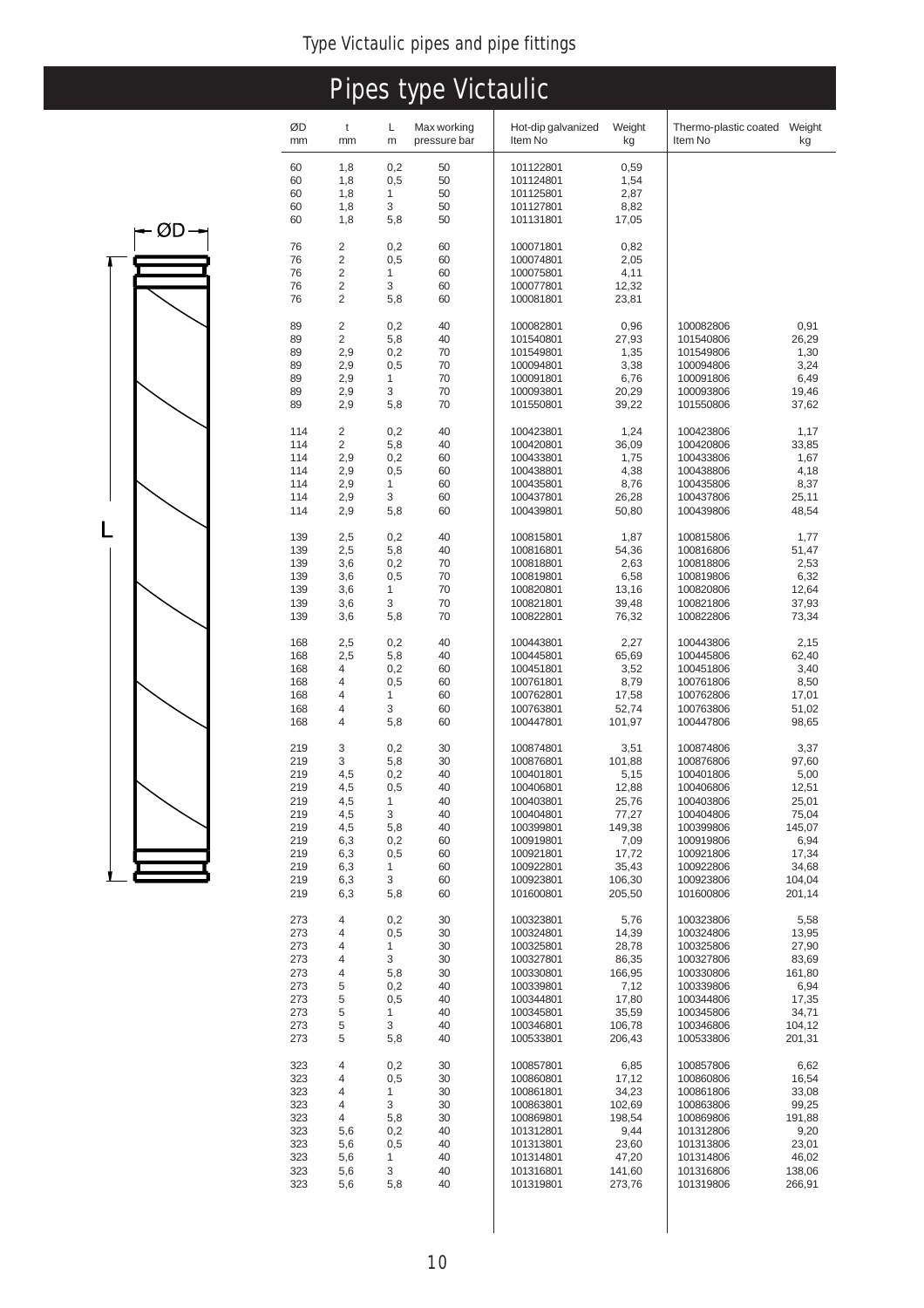$\overline{\phantom{a}}$ 

|     |     |     | <b>Pipes type Victaulic</b> |                    |        |                       |        |
|-----|-----|-----|-----------------------------|--------------------|--------|-----------------------|--------|
| ØD  | t   | L   | Max working                 | Hot-dip galvanized | Weight | Thermo-plastic coated | Weight |
| mm  | mm  | m   | pressure bar                | Item No            | kg     | Item No               | kg     |
| 323 | 6,3 | 0,2 | 55                          | 101329801          | 10,57  | 101329806             | 10,33  |
| 323 | 6,3 | 0,5 | 55                          | 101332801          | 26,42  | 101332806             | 25,82  |
| 323 | 6,3 | 1   | 55                          | 101333801          | 52.83  | 101333806             | 51.64  |
| 323 | 6,3 | 3   | 55                          | 101335801          | 158,49 | 101335806             | 154,91 |
| 323 | 6,3 | 5,8 | 55                          | 101330801          | 306,42 | 101330806             | 299,49 |
| 406 | 5   | 0,2 | 21                          | 101409801          | 10,66  | 101409806             | 10,39  |
| 406 | 5   | 0,5 | 21                          | 101410801          | 26,65  | 101410806             | 25,97  |
| 406 | 5   | 1   | 21                          | 101411801          | 53.31  | 101411806             | 51,93  |
| 406 | 5   | 3   | 21                          | 101413801          | 159,92 | 101413806             | 155,80 |
| 406 | 5   | 5,8 | 21                          | 101406801          | 309,19 | 101406806             | 301,21 |
| 406 | 6,3 | 0,2 | 32                          | 101419801          | 13,31  | 101419806             | 13.03  |
| 406 | 6,3 | 0,5 | 32                          | 101420801          | 33,28  | 101420806             | 32,58  |
| 406 | 6,3 | 1   | 32                          | 101421801          | 66.56  | 101421806             | 65,17  |
| 406 | 6,3 | 3   | 32                          | 101423801          | 199.67 | 101423806             | 195.51 |
| 406 | 6,3 | 5,8 | 32                          | 101426801          | 386,02 | 101426806             | 377,99 |
| 508 | 5,6 | 0.2 | 21                          | 108499801          | 14.90  | 108499806             | 14.57  |
| 508 | 5,6 | 0,5 | 21                          | 108500801          | 37,25  | 108500806             | 36,42  |
| 508 | 5,6 | 1   | 21                          | 108501801          | 74.50  | 108501806             | 72,84  |
| 508 | 5,6 | 3   | 21                          | 108503801          | 223.50 | 108503806             | 218.52 |
| 508 | 5,6 | 5,8 | 21                          | 108506801          | 432.09 | 108506806             | 422,48 |
| 508 | 6,3 | 0,2 | 25                          | 108509801          | 16,69  | 108509806             | 16,36  |
| 508 | 6,3 | 0,5 | 25                          | 108510801          | 41,73  | 108500806             | 40,90  |
| 508 | 6,3 | 1   | 25                          | 108511801          | 83,46  | 108501806             | 81,80  |
| 508 | 6,3 | 3   | 25                          | 108513801          | 250,37 | 108503806             | 245,40 |
| 508 | 6,3 | 5,8 | 25                          | 108516801          | 484.04 | 108506806             | 474.44 |

# Quick couplings and accessories

| <b>Coupling type Victaulic</b> | ØD<br>mm                                                               |                                                          | Α<br>mm                  | B<br>mm                  |                      |                                                            | C Max. Max work.<br>mm defl. press. bar | Painted<br>Item No                                                                                                                          | Weight<br>kg                                                                         | Thermo-plastic coated Weight<br>Item No          | kg                               |
|--------------------------------|------------------------------------------------------------------------|----------------------------------------------------------|--------------------------|--------------------------|----------------------|------------------------------------------------------------|-----------------------------------------|---------------------------------------------------------------------------------------------------------------------------------------------|--------------------------------------------------------------------------------------|--------------------------------------------------|----------------------------------|
| complete with rubber gasket    | 60<br>60                                                               | <b>ST75</b><br><b>ST77</b>                               | 86<br>92                 | 130<br>143               | 44<br>44             | $3.0^\circ$<br>$3.0^\circ$                                 | 35<br>69                                | 120930800<br>120807800                                                                                                                      | 0,79<br>1,20                                                                         | 120930806<br>120807806                           | 0,80<br>1,21                     |
| С                              | 76<br>76                                                               | <b>ST75</b><br><b>ST77</b>                               | 98<br>110                | 149<br>160               | 44<br>44             | $2.4^\circ$<br>$2,4^{\circ}$                               | 35<br>69                                | 120931800<br>120808800                                                                                                                      | 0,89<br>1,41                                                                         | 120931806<br>120808806                           | 0,90<br>1,44                     |
| A<br>۳ħ<br>Α                   | 89<br>89                                                               | <b>ST75</b><br><b>ST77</b>                               | 114<br>127               | 171<br>178               | 44<br>44             | $2,1^{\circ}$<br>$2,1^{\circ}$                             | 35<br>69                                | 120932800<br>120809800                                                                                                                      | 1,25<br>1,72                                                                         | 120932806<br>120809806                           | 1,26<br>1,74                     |
|                                | 114<br>114                                                             | <b>ST75</b><br><b>ST77</b>                               | 149                      | 196<br>162 216           | 51<br>51             | $3.2^\circ$<br>$3,2^{\circ}$                               | 35<br>69                                | 120933800<br>120943800                                                                                                                      | 1,79<br>3,04                                                                         | 120933806<br>120943806                           | 1,81<br>3,08                     |
| B                              | 139<br>139                                                             | ST75<br><b>ST77</b>                                      | 193                      | 170 230<br>240           | 51<br>51             | $2.6^\circ$<br>$2.6^\circ$                                 | 31<br>69                                | 120937800<br>120813800                                                                                                                      | 2,40<br>4,76                                                                         | 120937806<br>120813806                           | 2,43<br>4,83                     |
|                                | 168<br>168                                                             | <b>ST75</b><br><b>ST77</b>                               | 203<br>229               | 279<br>292               | 51<br>51             | $2.2^\circ$<br>$2,2^{\circ}$                               | 31<br>69                                | 120935800<br>120811800                                                                                                                      | 3,00<br>5,18                                                                         | 120935806<br>120811806                           | 3,05<br>5,26                     |
| Α                              | 219<br>219                                                             | <b>ST75</b><br><b>ST77</b>                               | 260<br>289               | 356<br>368               | 60<br>60             | $1,7^\circ$<br>$1.7^\circ$                                 | 31<br>55                                | 120936800<br>120804800                                                                                                                      | 5,60<br>9,10                                                                         | 120936806<br>120804806                           | 5,72<br>9,24                     |
| B                              | 273<br>323<br>406<br>508                                               | <b>ST77</b><br><b>ST77</b><br><b>ST77</b><br><b>ST77</b> | 343<br>394<br>483<br>597 | 425<br>483<br>568<br>699 | 64<br>64<br>73<br>79 | $1.3^\circ$<br>$1,1^{\circ}$<br>$0.9^\circ$<br>$0.7^\circ$ | 55<br>55<br>21<br>21                    | 120825800<br>120826800<br>120828800<br>120951800                                                                                            | 12,80<br>15,50<br>23,20<br>41,40                                                     | 120825806<br>120826806<br>120828806<br>120951806 | 12,99<br>15,73<br>23,55<br>42,02 |
| <b>Rubber gaskets</b>          | ØD<br>mm                                                               |                                                          |                          |                          |                      |                                                            |                                         | <b>EPDM</b><br>Item No                                                                                                                      | Weight<br>kg                                                                         |                                                  |                                  |
|                                | 60<br>76<br>89<br>114<br>139<br>168<br>219<br>273<br>323<br>406<br>508 |                                                          |                          |                          |                      |                                                            |                                         | 120803801<br>120797801<br>120449801<br>120805801<br>120798801<br>120806801<br>120807801<br>120799801<br>120800801<br>120801801<br>120802801 | 0.04<br>0,05<br>0.07<br>0,10<br>0,15<br>0,18<br>0,25<br>0,65<br>0,75<br>0,80<br>0,95 |                                                  |                                  |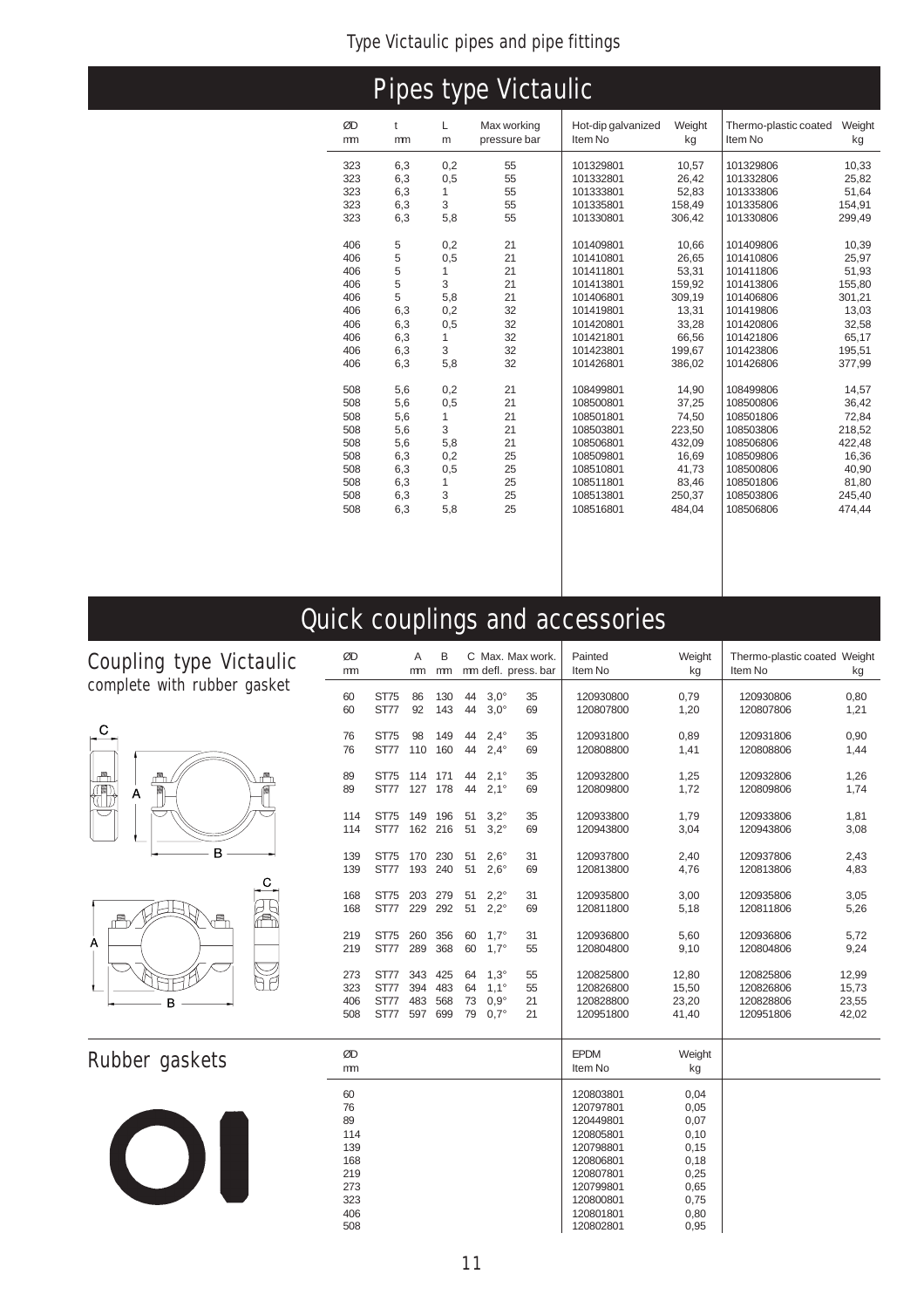





ØD

|                                 |                             |                                 |                                 | <b>Bends</b>                |                                                               |                                            |                                                               |                                            |
|---------------------------------|-----------------------------|---------------------------------|---------------------------------|-----------------------------|---------------------------------------------------------------|--------------------------------------------|---------------------------------------------------------------|--------------------------------------------|
| ØD<br>mm                        | Angle <sup>o</sup>          | L<br>mm                         | r<br>mm                         | Max working<br>pressure bar | Hot-dip galvanized<br>Item No                                 | Weight<br>kg                               | Thermo-plastic coated Weight<br>Item No                       | kg                                         |
| 60<br>60<br>60<br>60<br>60      | 7,5<br>15<br>30<br>45<br>90 | 111<br>111<br>65<br>75<br>121   | 48<br>48<br>48                  | 50<br>50<br>69<br>69<br>69  | 110466801<br>110467801<br>110468801<br>110469801<br>110471801 | 1,01<br>1,01<br>0,65<br>0,78<br>1,04       |                                                               |                                            |
| 76<br>76<br>76<br>76<br>76      | 7,5<br>15<br>30<br>45<br>90 | 111<br>111<br>70<br>82<br>140   | 57<br>57<br>57                  | 60<br>60<br>60<br>60<br>60  | 110487801<br>110488801<br>110489801<br>110490801<br>110492801 | 1,63<br>1,46<br>0,96<br>1,16<br>1,69       |                                                               |                                            |
| 89<br>89<br>89<br>89<br>89      | 7,5<br>15<br>30<br>45<br>90 | 50<br>53<br>75<br>90<br>159     | 70<br>70<br>70                  | 70<br>70<br>70<br>70<br>70  | 110508801<br>110509801<br>110510801<br>110511801<br>110513801 | 1,69<br>1,70<br>1,39<br>1,62<br>2,45       | 110508806<br>110509806<br>110510806<br>110511806<br>110513806 | 1,60<br>1,61<br>1,32<br>1,54<br>2,32       |
| 114<br>114<br>114<br>114<br>114 | 7,5<br>15<br>30<br>45<br>90 | 51<br>55<br>85<br>105<br>197    | 96<br>96<br>96                  | 60<br>60<br>60<br>60<br>60  | 110543801<br>110544801<br>110545801<br>110546801<br>110548801 | 1,28<br>1,96<br>2,06<br>2,57<br>3,73       | 110543806<br>110544806<br>110545806<br>110546806<br>110548806 | 1,22<br>1,86<br>1,96<br>2,45<br>3,54       |
| 139<br>139<br>139<br>139<br>139 | 7,5<br>15<br>30<br>45<br>90 | 57<br>62<br>95<br>120<br>235    | 120<br>120<br>120               | 70<br>70<br>70<br>70<br>70  | 110600801<br>110601801<br>110602801<br>110603801<br>110604801 | 1,83<br>1,88<br>2,99<br>3,78<br>6,13       | 110600806<br>110601806<br>110602806<br>110603806<br>110604806 | 1,74<br>1,79<br>2,84<br>3,59<br>5,82       |
| 168<br>168<br>168<br>168<br>168 | 7,5<br>15<br>30<br>45<br>90 | 61<br>66<br>105<br>135<br>274   | 145<br>145<br>145               | 70<br>70<br>70<br>70<br>70  | 112376801<br>112377801<br>112378801<br>112379801<br>112381801 | 2,64<br>2,69<br>4,64<br>5,71<br>9,29       | 112376806<br>112377806<br>112378806<br>112379806<br>112381806 | 2,50<br>2,55<br>4,41<br>5,42<br>8,82       |
| 219<br>219<br>219<br>219<br>219 | 7,5<br>15<br>30<br>45<br>90 | 65<br>85<br>125<br>165<br>350   | 195<br>195<br>195<br>195<br>195 | 60<br>60<br>60<br>60<br>60  | 110641801<br>110642801<br>110643801<br>110644801<br>110646801 | 5,55<br>6,83<br>9,49<br>12,37<br>24,00     | 110641806<br>110642806<br>110643806<br>110644806<br>110646806 | 5,27<br>6,48<br>9,02<br>11,75<br>22,80     |
| 273<br>273<br>273<br>273<br>273 | 7,5<br>15<br>30<br>45<br>90 | 75<br>100<br>152<br>208<br>431  | 245<br>245<br>245<br>245<br>245 | 60<br>60<br>60<br>60<br>60  | 110669801<br>110670801<br>110671801<br>110672801<br>110674801 | 7,62<br>9,79<br>13,74<br>18,00<br>32,00    | 110669806<br>110670806<br>110671806<br>110672806<br>110674806 | 7,24<br>9,30<br>13,05<br>17,10<br>30,40    |
| 323<br>323<br>323<br>323<br>323 | 7,5<br>15<br>30<br>45<br>90 | 63<br>110<br>172<br>239<br>507  | 295<br>295<br>295<br>295<br>295 | 55<br>55<br>55<br>55<br>55  | 110697801<br>110698801<br>110699801<br>110700801<br>110702801 | 10,19<br>13,88<br>21,14<br>28,46<br>50,36  | 110697806<br>110698806<br>110699806<br>110700806<br>110702806 | 9,66<br>13,19<br>20,08<br>27,04<br>47,84   |
| 406<br>406<br>406<br>406<br>406 | 7,5<br>15<br>30<br>45<br>90 | 103<br>140<br>221<br>313<br>670 | 406<br>406<br>406<br>406<br>406 | 21<br>21<br>21<br>21<br>21  | 110753801<br>110754801<br>110755801<br>110756801<br>110758801 | 16,14<br>21,88<br>32,60<br>43,40<br>75,70  | 110753806<br>110754806<br>110755806<br>110756806<br>110758806 | 15,33<br>20,79<br>30,97<br>41,23<br>71,92  |
| 508<br>508<br>508<br>508<br>508 | 7,5<br>15<br>30<br>45<br>90 | 102<br>152<br>256<br>368<br>814 | 508<br>508<br>508<br>508<br>508 | 21<br>21<br>21<br>21<br>21  | 110850801<br>110851801<br>110852801<br>110853801<br>110854801 | 23,32<br>31,67<br>48,36<br>65,05<br>115,13 | 110850806<br>110851806<br>110852806<br>110853806<br>110854806 | 22,15<br>30,09<br>45,94<br>61,80<br>109,37 |

# Reducers type Victaulic-K10

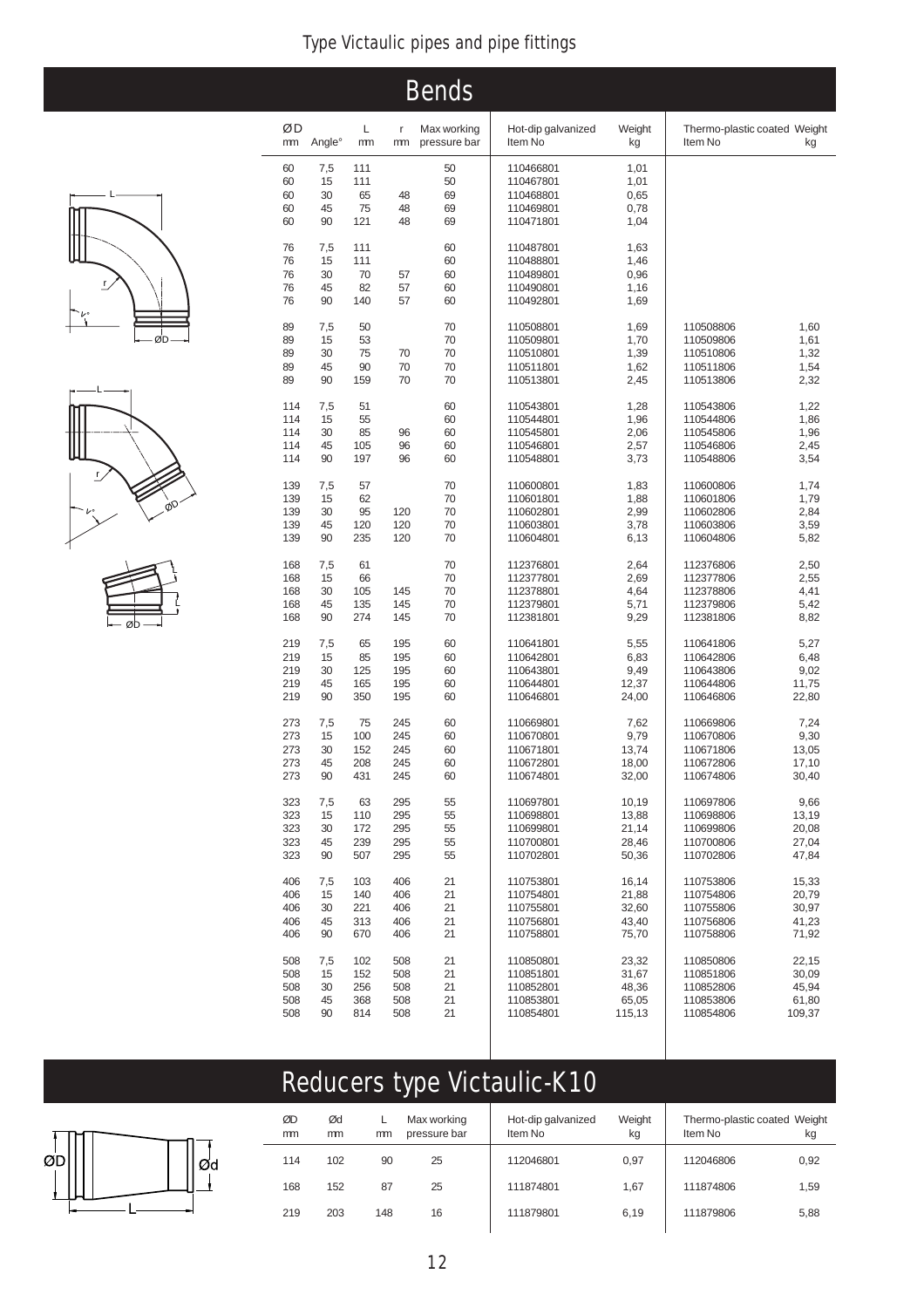| ØD | Ød |  |
|----|----|--|

|          |          |         | <b>Reducers</b>             |                               |              |                                  |              |
|----------|----------|---------|-----------------------------|-------------------------------|--------------|----------------------------------|--------------|
| ØD<br>mm | Ød<br>mm | L<br>mm | Max working<br>pressure bar | Hot-dip galvanized<br>Item No | Weight<br>kg | Thermo-plastic coated<br>Item No | Weight<br>kg |
| 76       | 60       | 180     | 70                          | 111852801                     | 1,12         |                                  |              |
| 89       | 60       | 180     | 70                          | 112042801                     | 1,33         |                                  |              |
| 89       | 76       | 180     | 70                          | 111860801                     | 1,56         |                                  |              |
| 114      | 60       | 190     | 60                          | 112044801                     | 1,88         | 112044806                        | 1.79         |
| 114      | 76       | 190     | 60                          | 112047801                     | 1,96         | 112047806                        | 1,87         |
| 114      | 89       | 190     | 60                          | 111870801                     | 2,12         | 111870806                        | 1,94         |
| 139      | 60       | 217     | 70                          | 111896801                     | 2,82         | 111896806                        | 2,69         |
| 139      | 89       | 217     | 70                          | 111897801                     | 3,08         | 111897806                        | 2,92         |
| 139      | 114      | 217     | 70                          | 112048801                     | 3,21         | 112048806                        | 3,05         |
| 168      | 60       | 230     | 70                          | 111858801                     | 3,95         | 111858806                        | 3,76         |
| 168      | 89       | 230     | 70                          | 111859801                     | 4,20         | 111859806                        | 3,99         |
| 168      | 114      | 230     | 70                          | 111876801                     | 4,54         | 111876806                        | 4,31         |
| 168      | 139      | 230     | 70                          | 111875801                     | 4,52         | 111875806                        | 4,28         |
| 219      | 114      | 242     | 60                          | 111890801                     | 7,48         | 111890806                        | 7,10         |
| 219      | 139      | 242     | 60                          | 112054801                     | 7,73         | 112054806                        | 7,35         |
| 219      | 168      | 242     | 60                          | 111877801                     | 8,01         | 111877806                        | 7,61         |
| 273      | 219      | 278     | 60                          | 111882801                     | 12,65        | 111882806                        | 12,02        |
| 323      | 273      | 303     | 55                          | 111207801                     | 33,85        | 111207806                        | 32,16        |
| 406      | 323      | 465     | 21                          | 111883801                     | 48,15        | 111883806                        | 45,74        |
| 508      | 406      | 628     | 21                          | 111884801                     | 37,10        | 111884806                        | 35,25        |
|          |          |         |                             |                               |              |                                  |              |

# Connecting pieces with flange



| ØD<br>mm | Flange<br>DN/PN | L<br>mm | Max work.<br>pres. bar | <b>DIN</b> | Hot-dip galvanized<br>Item No | Weight<br>kg | Thermo-plastic coated Weight<br>Item No | kg    |
|----------|-----------------|---------|------------------------|------------|-------------------------------|--------------|-----------------------------------------|-------|
| 60       | 50/40           | 93      | 40                     | 2635       | 111771801                     | 2,25         |                                         |       |
| 60       | 50/64           | 107     | 64                     | 2636       | 111772801                     | 3,85         |                                         |       |
| 76       | 65/40           | 97      | 40                     | 2635       | 111774801                     | 4,10         |                                         |       |
| 76       | 65/64           | 113     | 64                     | 2636       | 111775801                     | 6,10         |                                         |       |
| 89       | 80/40           | 103     | 40                     | 2635       | 111777801                     | 5,36         | 111777806                               | 5,09  |
| 89       | 80/64           | 117     | 64                     | 2636       | 111776801                     | 7,82         |                                         |       |
| 114      | 100/40          | 109     | 40                     | 2635       | 111782801                     | 7,17         | 111782806                               | 6,82  |
| 114      | 100/64          | 114     | 64                     | 2636       | 111783801                     | 10,35        | 111783806                               | 9,83  |
| 139      | 125/40          | 113     | 40                     | 2635       | 111787801                     | 10,49        | 111787806                               | 9,96  |
| 139      | 125/64          | 133     | 64                     | 2636       | 111788801                     | 16,10        | 111788806                               | 15,30 |
| 168      | 150/40          | 120     | 40                     | 2635       | 111765801                     | 12,57        | 111765806                               | 11,94 |
| 168      | 150/64          | 140     | 64                     | 2636       | 111766801                     | 23,30        | 111766806                               | 22,14 |
| 219      | 200/40          | 133     | 40                     | 2635       | 111792801                     | 22,11        | 111792806                               | 21,00 |
| 219      | 200/64          | 155     | 64                     | 2636       | 111793801                     | 36,74        | 111793806                               | 34,90 |
| 273      | 250/64          | 175     | 64                     | 2636       | 111798801                     | 57,30        | 111798806                               | 54,44 |
| 323      | 300/64          | 190     | 64                     | 2636       | 111805801                     | 76,40        | 111805806                               | 72,58 |
| 406      | 400/16          | 145     | 16                     | 2033       | 111811801                     | 47,40        | 111811806                               | 45,03 |
| 508      | 500/16          | 150     | 16                     | 2033       | 111814801                     | 72,90        | 111814806                               | 69,26 |
|          |                 |         |                        |            |                               |              |                                         |       |

#### Toos



|          |          |     |                      | כסאו                        |                               |              |                                         |        |
|----------|----------|-----|----------------------|-----------------------------|-------------------------------|--------------|-----------------------------------------|--------|
| ØD<br>mm | Ød<br>mm | mm  | L <sub>2</sub><br>mm | Max working<br>pressure bar | Hot-dip galvanized<br>Item No | Weight<br>kg | Thermo-plastic coated Weight<br>Item No | kg     |
| 60       | 60       | 166 | 83                   | 69                          | 111698801                     | 1,30         |                                         |        |
| 76       | 76       | 190 | 95                   | 69                          | 111701801                     | 2,48         |                                         |        |
| 89       | 89       | 216 | 108                  | 69                          | 112100801                     | 3,00         | 112100806                               | 2,85   |
| 114      | 60       | 254 | 127                  | 69                          | 111737801                     | 2,88         |                                         |        |
| 114      | 114      | 254 | 127                  | 69                          | 112105801                     | 5,24         | 112105806                               | 4,98   |
| 139      | 139      | 280 | 140                  | 69                          | 112109801                     | 7,19         | 112109806                               | 6,83   |
| 168      | 60       | 330 | 165                  | 69                          | 111736801                     | 9,80         |                                         |        |
| 168      | 76       | 330 | 165                  | 69                          | 111720801                     | 9,70         |                                         |        |
| 168      | 168      | 330 | 165                  | 69                          | 112115801                     | 12,05        | 112115806                               | 11,45  |
| 219      | 168      | 394 | 197                  | 55                          | 111731801                     | 12,27        | 111731806                               | 11,66  |
| 219      | 219      | 394 | 197                  | 55                          | 112120801                     | 21,60        | 112120806                               | 20,52  |
| 273      | 273      | 458 | 229                  | 55                          | 111735801                     | 26,50        | 111735806                               | 25,18  |
| 323      | 323      | 508 | 254                  | 55                          | 111905801                     | 38,50        | 111905806                               | 36,58  |
| 323      | 273      | 508 | 254                  | 55                          | 111762801                     | 32,00        | 111762806                               | 30,40  |
| 406      | 406      | 610 | 305                  | 21                          | 111725801                     | 67,20        | 111725806                               | 63,84  |
| 508      | 508      | 876 | 438                  | 21                          | 111500801                     | 121,10       | 111500806                               | 115,05 |
|          |          |     |                      |                             |                               |              |                                         |        |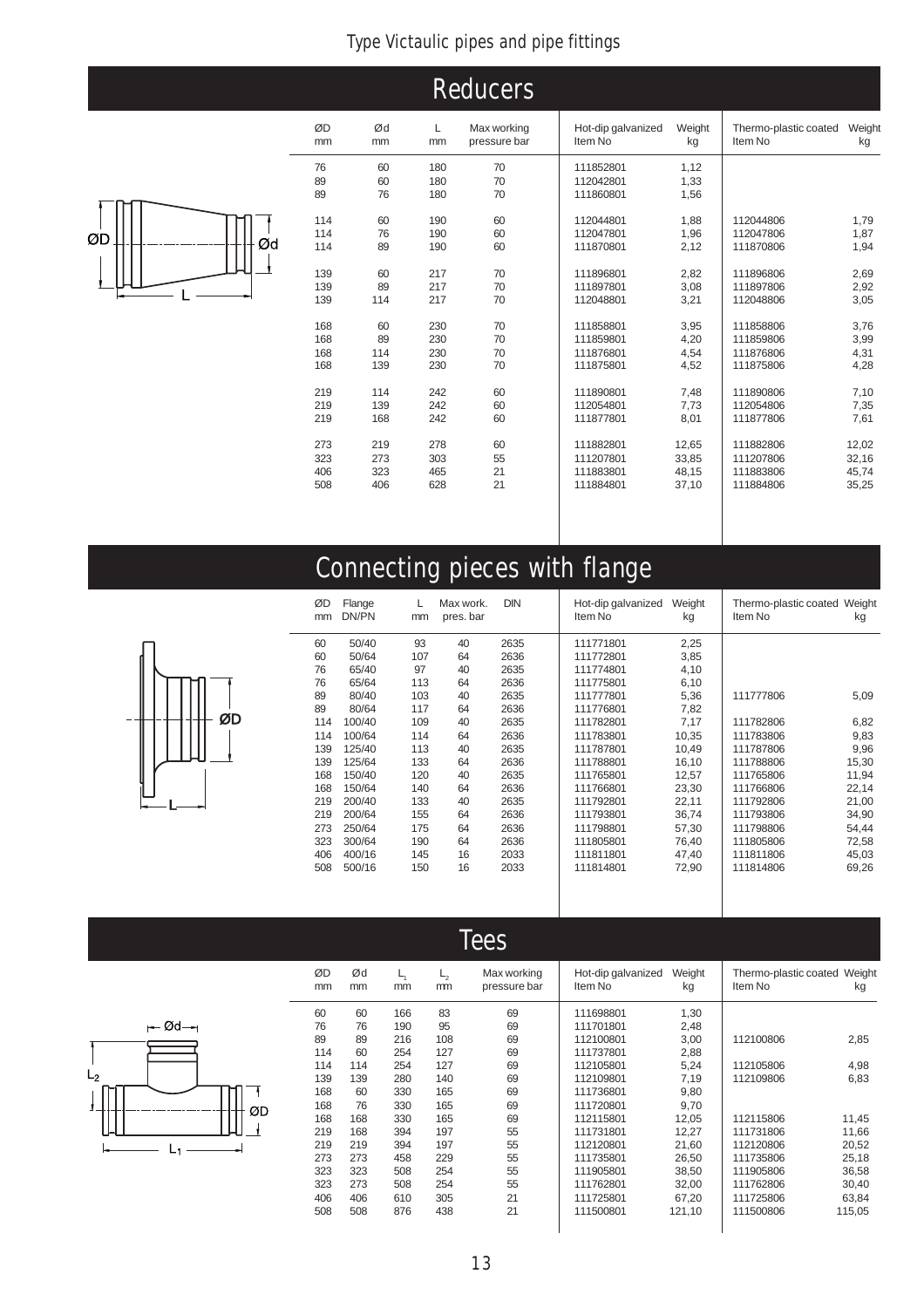## Tees with threaded outlet



| ØD<br><sub>mm</sub> | Ød | mm  | ∟,<br>mm | Max working<br>pressure bar | Hot-dip galvanized Weight<br>Item No | kg    | Thermo-plastic coated Weight<br>Item No | kg    |
|---------------------|----|-----|----------|-----------------------------|--------------------------------------|-------|-----------------------------------------|-------|
| 60                  | 2" | 250 | 95       | 50                          | 111746801                            | 1.34  |                                         |       |
| 76                  | 2" | 266 | 93       | 46                          | 111749801                            | 2.00  |                                         |       |
| 89                  | 2" | 279 | 93       | 60                          | 111740801                            | 2,45  | 111740806                               | 2,33  |
| 114                 | 2" | 304 | 108      | 49                          | 111717801                            | 3.28  | 111717806                               | 3,12  |
| 139                 | 2" | 329 | 123      | 52                          | 111918801                            | 4.50  | 111918806                               | 4,27  |
| 168                 | 2" | 458 | 138      | 50                          | 111719801                            | 8.60  | 111719806                               | 8.17  |
| 219                 | 2" | 509 | 165      | 48                          | 111916801                            | 15.70 | 111916806                               | 14,92 |
| 273                 | 2" | 573 | 193      | 38                          | 111742801                            | 23.43 | 111742806                               | 22,26 |
| 323                 | 2" | 623 | 219      | 36                          | 111760801                            | 38.39 | 111760806                               | 36,47 |
|                     |    |     |          |                             |                                      |       |                                         |       |
|                     |    |     |          |                             |                                      |       |                                         |       |

# End caps

|    | ØD<br>mm | <sub>mm</sub> | Max working<br>pressure bar | Hot-dip galvanized Weight<br>Item No | kg    | Thermo-plastic coated Weight<br>Item No | kg    |
|----|----------|---------------|-----------------------------|--------------------------------------|-------|-----------------------------------------|-------|
|    | 60       | 22            | 69                          | 110351801                            | 0,31  |                                         |       |
|    | 76       | 22            | 69                          | 110353801                            | 0,53  |                                         |       |
|    | 89       | 22            | 69                          | 110380801                            | 0,63  | 110380806                               | 0,62  |
| ØD | 114      | 25            | 69                          | 110381801                            | 1.11  | 110381806                               | 1,12  |
|    | 139      | 25            | 69                          | 110385801                            | 1,97  | 110385806                               | 2,01  |
|    | 168      | 25            | 69                          | 110383801                            | 2.74  | 110383806                               | 2,90  |
|    | 219      | 30            | 55                          | 110384801                            | 5,78  | 110384806                               | 5,90  |
|    | 273      | 32            | 55                          | 111816801                            | 9,76  | 111816806                               | 9,95  |
|    | 323      | 32            | 55                          | 110369801                            | 16,03 | 110369806                               | 16,35 |
|    |          |               |                             |                                      |       |                                         |       |

# Welding rings, untreated



| ØD<br>mm | t<br>mm        | L<br>mm | Max working<br>pressure bar | Item No   | Weight<br>kg |  |
|----------|----------------|---------|-----------------------------|-----------|--------------|--|
| 60       | 1,8            | 43      | 83                          | 120983810 | 0,20         |  |
| 76       | 2              | 43      | 60                          | 120280810 | 0,29         |  |
| 89       | $\overline{2}$ | 43      | 40                          | 120985810 | 0,39         |  |
| 89       | 3,2            | 43      | 70                          | 120985820 | 0,43         |  |
| 114      | $\overline{2}$ | 43      | 40                          | 120851810 | 0,51         |  |
| 114      | 2,9            | 43      | 60                          | 120851820 | 0,53         |  |
| 114      | 3,6            | 43      | 85                          | 120851830 | 0,57         |  |
| 139      | 2,5            | 43      | 40                          | 120852810 | 0,66         |  |
| 139      | 3,6            | 43      | 70                          | 120852820 | 0,72         |  |
| 168      | 2,5            | 43      | 40                          | 120855810 | 0,85         |  |
| 168      | 4              | 43      | 60                          | 120855820 | 0,98         |  |
| 168      | 6.3            | 43      | 70                          | 120855830 | 1,12         |  |
| 219      | 3              | 43      | 30                          | 120865810 | 1,55         |  |
| 219      | 4,5            | 43      | 40                          | 120865820 | 1,69         |  |
| 219      | 6,3            | 43      | 60                          | 120865830 | 1,86         |  |
| 273      | 4              | 48      | 30                          | 120357800 | 2,40         |  |
| 273      | 5              | 48      | 40                          | 120356800 | 2,43         |  |
| 273      | 6,3            | 48      | 60                          | 120358800 | 2,47         |  |
| 323      | 4              | 48      | 30                          | 120844800 | 2,61         |  |
| 323      | 5,6            | 48      | 40                          | 120845800 | 2,66         |  |
| 323      | 6.3            | 48      | 55                          | 120846800 | 2,79         |  |
| 406      | 5              | 58      | 21                          | 120391810 | 4,18         |  |
| 508      | 5,6            | 58      | 21                          | 120392810 | 7,00         |  |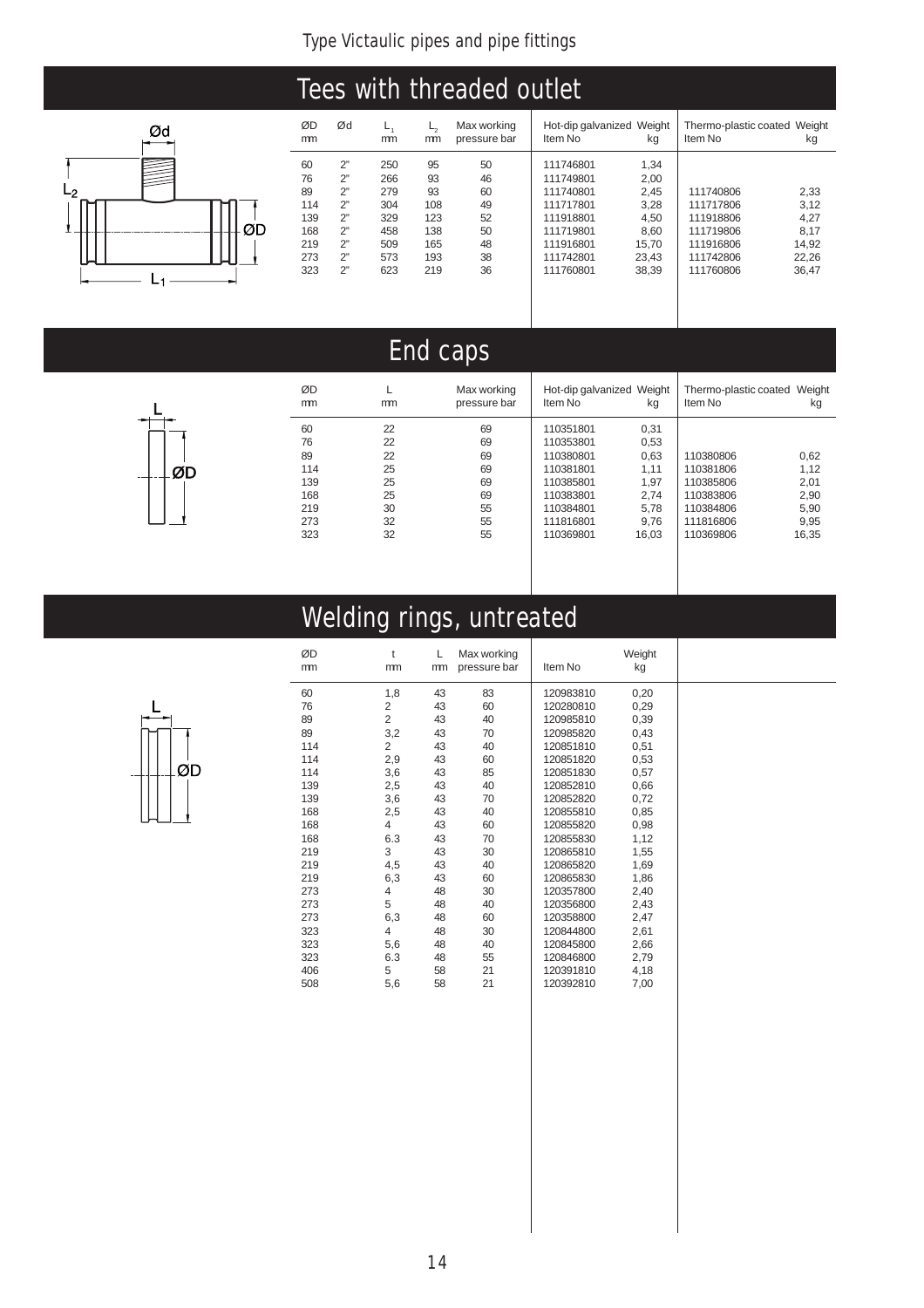## Assembly instruction



The gaskets outer mating surface and the lips' inner mating surfaces are lightly greased with a lithium or silicon-based grease. The rubber gasket is slid onto one of the

pipe ends.



Align the connecting pipe's end with a clearance of 2-3 mm. Slide the rubber gasket over the

joint.



1. 2. 3. 4. Fit the two halves of the coupling so that they enclose the gasket and the pipe ends.

Tighten the screws evenly and alternately.



## Assembly times compared

## Self-sealing gaskets